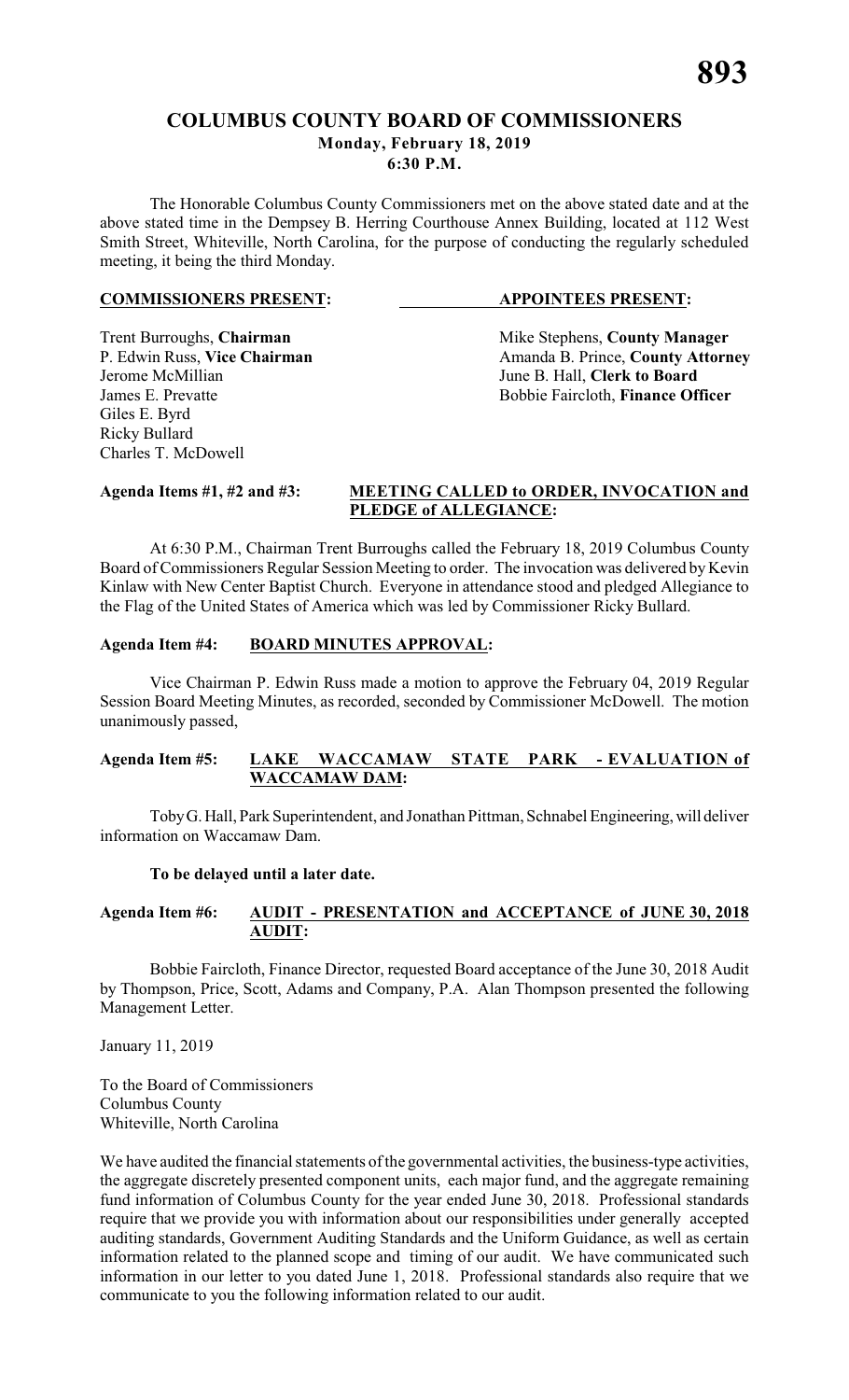#### **Significant Audit Findings**

#### **Qualitative Aspects of Accounting Practices**

Management is responsible for the selection and use of appropriate accounting policies. The significant accounting policies used by Columbus County are described in Note 1 to the financial statements. As described in Notes to the financial statements, the County adopted Statement of Governmental Accounting Standards (GASB Statement) No. 75, "Accounting and Financial Reporting for Postemployment Benefits Other than Pensions" in the fiscal year ended June 30, 2018. Accordingly, the cumulative effect of the accounting changes as of the beginning of the year is reported in the governmental activities and business-type activities. We noted no transactions entered into by Columbus County during the year that were both significant and unusual, and of which, under professional standards, we are required to inform you, or transactions for which there is a lack of authoritative guidance or consensus. All significant transactions have been recognized in the financial statements in the proper period.

Accounting estimates are an integral part of the financial statements prepared by management and are based on management's knowledge and experience about past and current events and assumptions about future events. Certain accounting estimates are particularly sensitive because of their significance to the financial statements and because of the possibility that future events affecting them may differ significantly from those expected. Significant estimate(s) for the County are allowance for doubtful accounts and depreciation.

The disclosures in the financial statements are neutral, consistent, and clear. Certain financial statement disclosures are particularly sensitive because of their significance to the financial statement users. There are no such disclosures identified.

#### **Difficulties Encountered in Performing the Audit**

We encountered no significant difficulties in dealing with management in performing and completing our audit.

#### **Corrected and Uncorrected Misstatements**

Professional standards require us to accumulate all known and likely misstatements identified during the audit, other than those that are trivial, and communicate them to the appropriate level of management. Management has corrected all such misstatements. Some of the misstatements detected as a result of audit procedures and corrected by management were material, either individually or in the aggregate, to each opinion unit's financial statement taken as a whole. The adjusting entries are attached for your reference.

#### **Disagreements with Management**

For purposes of this letter, professional standards define a disagreement with management as a financial accounting, reporting, or auditing matter, whether or not resolved to our satisfaction, that could be significant to the financial statements or the auditor's report. We are pleased to report that no such disagreements arose during the course of our audit.

#### **Management Representation**

We have requested certain representations from management that are included in the management representation letter dated January 11, 2019.

#### **Management Consultations with Other Independent Accountants**

In some cases, management may decide to consult with other accountants about auditing and accounting matters, similar to obtaining a "second opinion" on certain situations. If a consultation involves application of an accounting principle to the governmental unit's financial statements or a determination of the type of auditor's opinion that may be expressed on those statements, our professional standards require the consulting accountant to check with us to determine that the consultant has all the relevant facts. To our knowledge, there were no such consultations with other accountants.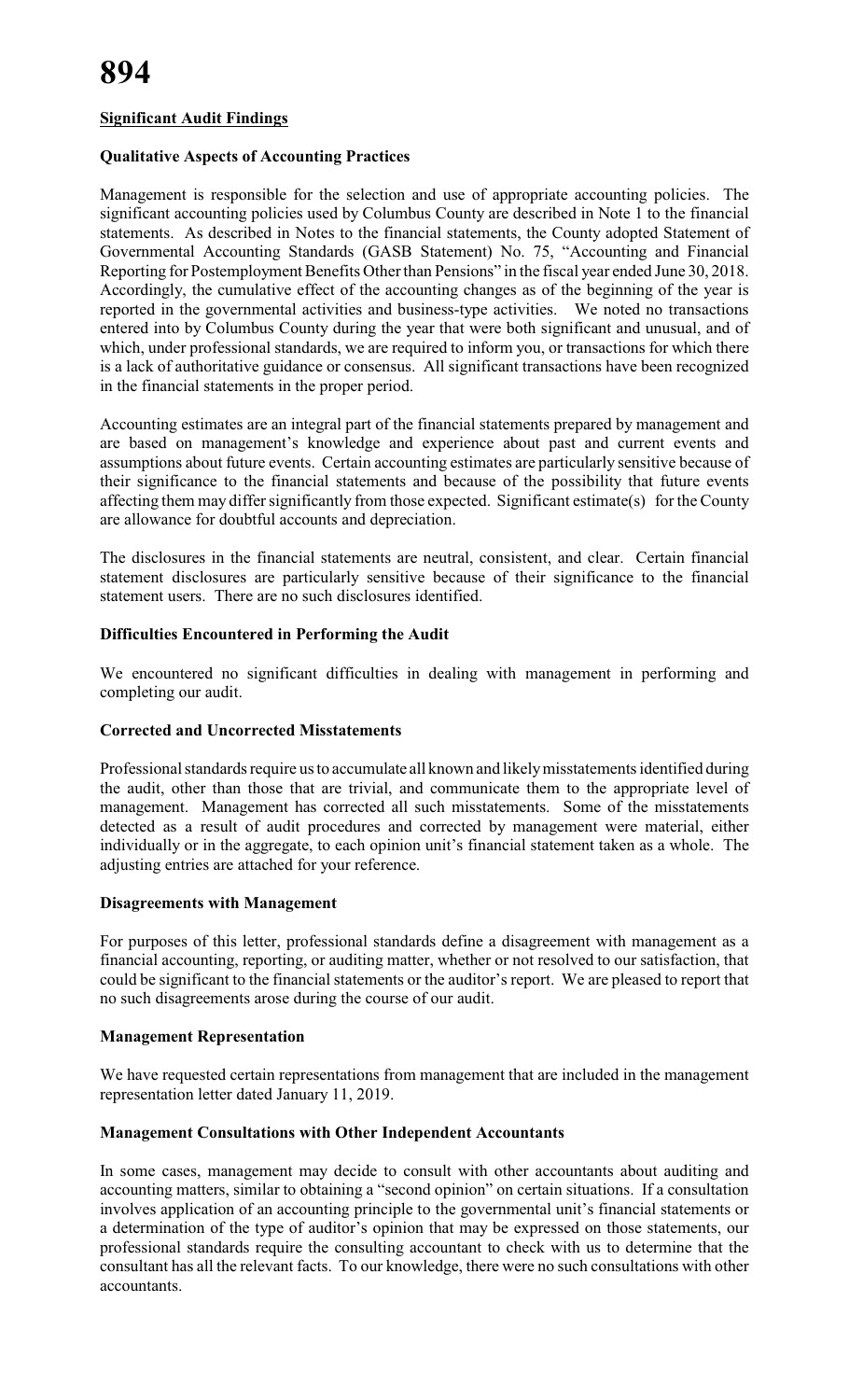#### **Other Auditing Findings or Issues**

We generally discuss a variety of matters, including the application of accounting principles and auditing standards, with management each year prior to retention as Columbus County's auditors. However, these discussions occurred in the normal course of our professional relationship and our responses were not a condition to our retention.

In reviewing the investment policy, it was noted that there were various reports that should be provided to the Board each year to ensure that the investment accounts are properly monitored. The Board should ensure that the policy is enforced.

The balance sheets (especially the General Fund) required several adjustments to correct the balances. These accounts should be monitored closely throughout the year and reconciled timely. Bank reconciliations should be prepared each month, and subsidiary ledgers should be reconciled throughout the year.

There are several projects that need to be closed out. Please review all funds and close out and capitalize projects that should be capitalized.

When we performed revenue testing, we noticed that some departments are not turning in receipts daily as is required by the policy. In addition, G.S. 159-32 requires that deposits over \$250 are made each day. The County makes daily deposits, but should make sure they enforce each department to turn in receipts each day. We also noted discrepancies in reviewing collections in the inspections department. The department experienced turnover in the office staff, and backup could not be provided for testing for a few of the items we selected in our testing.

We understand that an efficiency study was done, which determined that the County would benefit from consolidating the Water Districts into one fund. However, the County has bond covenants that are associated with each Water District separately, so the records have to be kept separate. The County elected to consolidate these funds as suggested by the efficiency study, but the records had to be broken out for financial statements purposes. We suggested in the last two year's audit that these Districts be kept separate to avoid having to separate the information at year end for financial statement purposes. However, they were consolidated again, so additional time was required to separate this information back out as required by bond covenants.

The Revenue bond in Water District IV did not meet the covenant requirements. The County needs to review the water rates and maintain the water districts separately to ensure that the proper revenue and expenses are recorded by district as opposed to attempting to allocate the numbers by year-end adjusting entries.

#### **Other Matters**

We applied certain limited procedures to the Schedule of County's Proportionate Share of Net Pension Liability (LGERS), Schedule of County Contributions (LGERS), Schedule of County's Proportionate Share of Net Pension Asset (ROD), Schedule of County Contributions (ROD), Schedule of Change in Total Pension Liability - Law Enforcement Officer's Special Separation Allowance, and Changes in Total OPEB Liability and Related Ratios, which is required supplementary information (RSI) that supplements the basic financial statements. Our procedures consisted of inquires of management regarding the methods of preparing the information and comparing the information for consistency with management's responses to our inquires, the basic financial statements, and other knowledge we obtained during our audit of the basic financial statements. We did not audit the RSI and do not express an opinion or provide any assurance on the RSI.

We were engaged to report on the combining and individual non-major fund statement schedules, budgetary schedules, and other schedules, and the schedule of expenditures of federal and State awards, which accompany the financial statements but are not RSI. With respect to this supplementary information, we made certain inquires of management and evaluated the form, content, and methods of preparing the information to determine that the information complies with accounting principles generally accepted in the United States of America, the method of preparing it has not changed from the prior period, and the information is appropriate and complete in relation to our audit of the financial statements. We compared and reconciled the supplementary information to the underlying accounting records used to prepare the financial statements or to the financial statements themselves.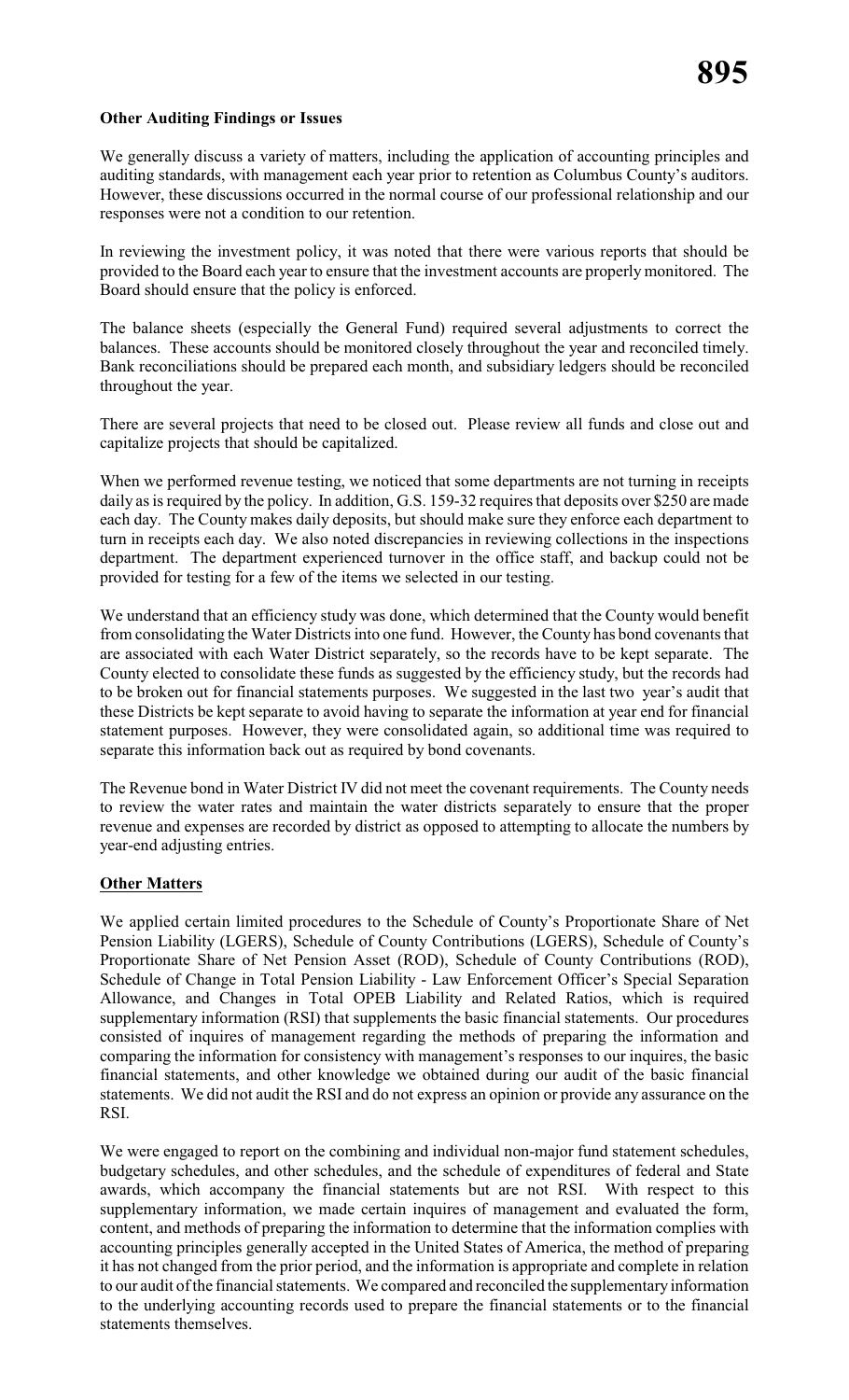#### **Restriction on Use**

This information is intended solely for the use of the Board of Directors and management of Columbus County and is not intended to be and should not be used by anyone other than these specified parties.

#### Very truly yours,

#### /s/ **Thompson, Price, Scott, Adams and Co., P.A.**

Commissioner Prevatte made a motion to accept the Presentation of Audit Results Fiscal Year Ended June 30, 2018, as presented, seconded by Commissioner Byrd. The motion unanimously passed.

#### **Agenda Item #7: HEALTH DEPARTMENT - APPROVAL of PURCHASE ORDER for NEXT YEAR'S FLU VACCINE PURCHASE:**

Kimberly L. Smith, Health Director, requested Board approval of Purchase Order for flu vaccine in the amount of thirty-five thousand, eight hundred sixteen and 56/100 (\$35,816.56) dollars.

Commissioner Byrd made a motion to approve the Purchase Order for flu vaccine in the amount of thirty-five thousand, eight hundred sixteen and 56/100 (\$35,816.56) dollars, seconded by Vice Chairman P. Edwin Russ. The motion unanimously passed.

#### **Agenda Item #8: SOCIAL SERVICES - MONTHLY ADMINISTRATIVE UPDATE:**

Algernon McKenzie, Social Services Director, delivered the following Monthly Administrative Update.

During the month of January, we had many conversations and communications from DHHS about the partial government shut-down. There was also much concern from the recipients of the Food & Nutrition benefits program. The USDA and DHHS sent information out to recipients and made robo calls to help explain how benefits would be distributed for February 2019. Our agency posted flyers to ensure our recipients got the information from USDA. On January 20, 2019 all Food & Nutrition benefits for the month of February were loaded on all active EBT cards to ensure families would have access to food, due to the lack of appropriated funds by Congress beyond January 21, 2019.

On January 25, 2019 the President and Congress reached an agreement to re-open the government temporarily. David Locklear of DHHS stated they are continuing to have conversations with USDA and will keep Social Services Directors informed of any changes.

The North Carolina General Assembly authorized \$3.5 million in state funding to assist counties with administrative and operational costs while completing Disaster Food & Nutrition (DSNAP) applications after Hurricane Florence. Those county DSS agencies, who operated DSNAP programs, were given the opportunity to be reimbursed for some of their expenses. In January, we submitted a request to the DHHS budget office for operating costs of \$54,978.82 and we are waiting to hear if these funds will be approved. If approved, we are hopeful that some of these funds could be used to help purchase some i-pads and scanners that will be needed as we move into NCFAST with Child Welfare and Medicaid audits.

On January 8, 2019 we met with the County Manager, Finance Director and Purchasing Director to discuss quotes received on upgrading the DSS phone system, due to continuous issues. We have received quotes from CenturyLink and The Sound Side Group, Inc. On that day, we also had a representative from CenturyLink, that the county presently uses, with us. CenturyLink has provided a quote of \$89,989.70 for replacing our phones and the system. The Sound Side Group, Inc. provided a quote of \$96,667.78. The original quote we received was \$106,555.00 back in 2018. We are hoping to get approval to move forward with this project as soon as possible.

On January 23, 2019 the Program Administrator and I attended a meeting at the 911 Center; along with staff from Emergency Management, the American Red Cross, the school systems and the Health Department. The purpose of this meeting was to discuss the roles of the various agencies to improve shelter operations and coordination prior to and during storm events. We also discussed supplies or equipment that may be needed to assist in shelter operations.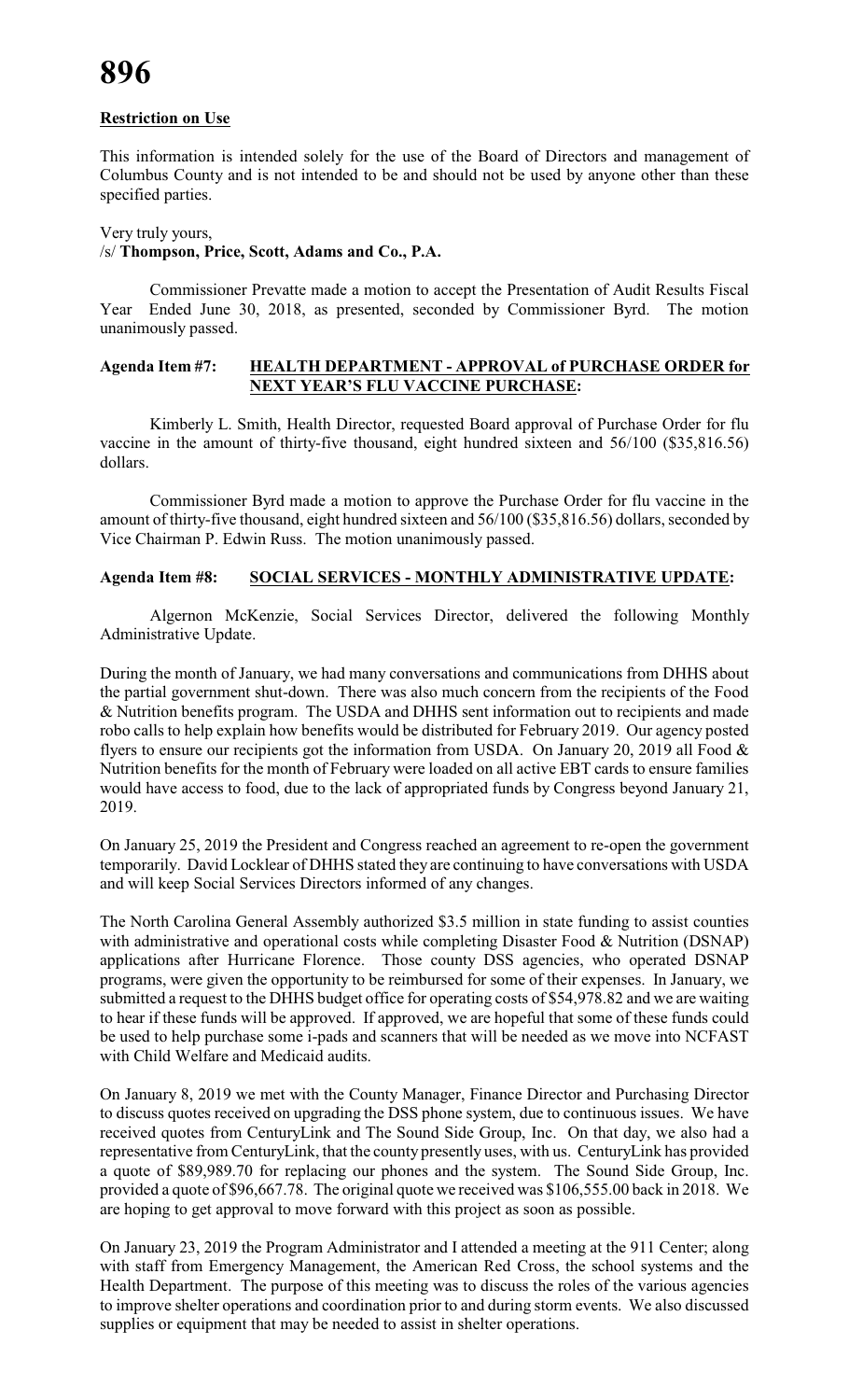On January 23, 2019 the Economic Services Administrator and I attended the Southeastern Regional Cluster meeting hosted by Bladen County DSS. During this meeting, we discussed the government shutdown and actions that counties were taking to prepare its staff and recipients. We recognized that local food banks have a low supply of food due to the past hurricane and are still assisting many people in spite of Food & Nutrition benefits being released early. We also discussed safety measures being taken for agencies and staff; because agencies are serving people who are involved in drug abuse and who have mental health issues more often than we have in past years. Therefore, we must find ways to provide services to our citizens and protect staff as well.

Finally, there was a discussion on how counties use student interns within their agency. The State and the Director's Association are working with some universities to increase the number and quality of student interns in the Social Work field; which could help DSS and other agencies find qualified applicants. This was a very informative meeting. Our next meeting will be held in March.

| <b>PROGRAM</b>               | <b>STATISTICS</b>                                                                                                                                      |
|------------------------------|--------------------------------------------------------------------------------------------------------------------------------------------------------|
| <b>Food &amp; Nutrition</b>  | Applications Taken: 194<br>Applications Approved: 211<br>Active Cases: 5,395<br>Benefits Issued: \$1,280,686<br>Participants Served: 11,357            |
| <b>Adult Medicaid</b>        | Applications Taken: 172<br>Cases Terminated: 48<br>Redeterminations: 395<br><b>Applications Processed: 209</b>                                         |
| Family & Children's Medicaid | Applications Taken: 147<br>Applications Processed: 181<br>Redeterminations: 485<br>Total Medicaid Cases: 14,052<br>Total Individuals Receiving: 24,070 |
| <b>Child Support</b>         | <b>Absent Parents Located: 61</b><br>Orders Enforced: 1,038<br>Active Cases: 3,939<br>Collections: \$454,201.97                                        |

**January 2019 Economic Services**

#### **January 2019 Human Services**

| <b>PROGRAM</b>                                 | <b>STATISTICS</b>                                                                                                                                                                                              |
|------------------------------------------------|----------------------------------------------------------------------------------------------------------------------------------------------------------------------------------------------------------------|
| <b>Adult Services (APS)</b>                    | APS Reports Accepted: 29<br>County Wards: 27<br>Number of Payee Cases: 10<br><b>Adults Served APS: 13</b><br>Number of Medicaid Transportation Trips: 2,085<br>Amount Requested for Reimbursement: \$40,510.45 |
| <b>Children's Protective Services</b><br>(CPS) | Reports Accepted: 33<br>Reports Screened Out: 15<br>Families Receiving In-Home Services: 45<br>Children Served: 88<br>Contacts with Families Monthly: 431<br>Assessments: 28                                   |
| <b>Foster Care</b>                             | Foster Children in Foster Homes: 51<br>Children Placed Outside County: 22<br>Agency Adoptions: 0<br>Pending Adoptions: 7<br>Total Foster Homes Licensed: 6<br>Total Children in Foster Care: 58                |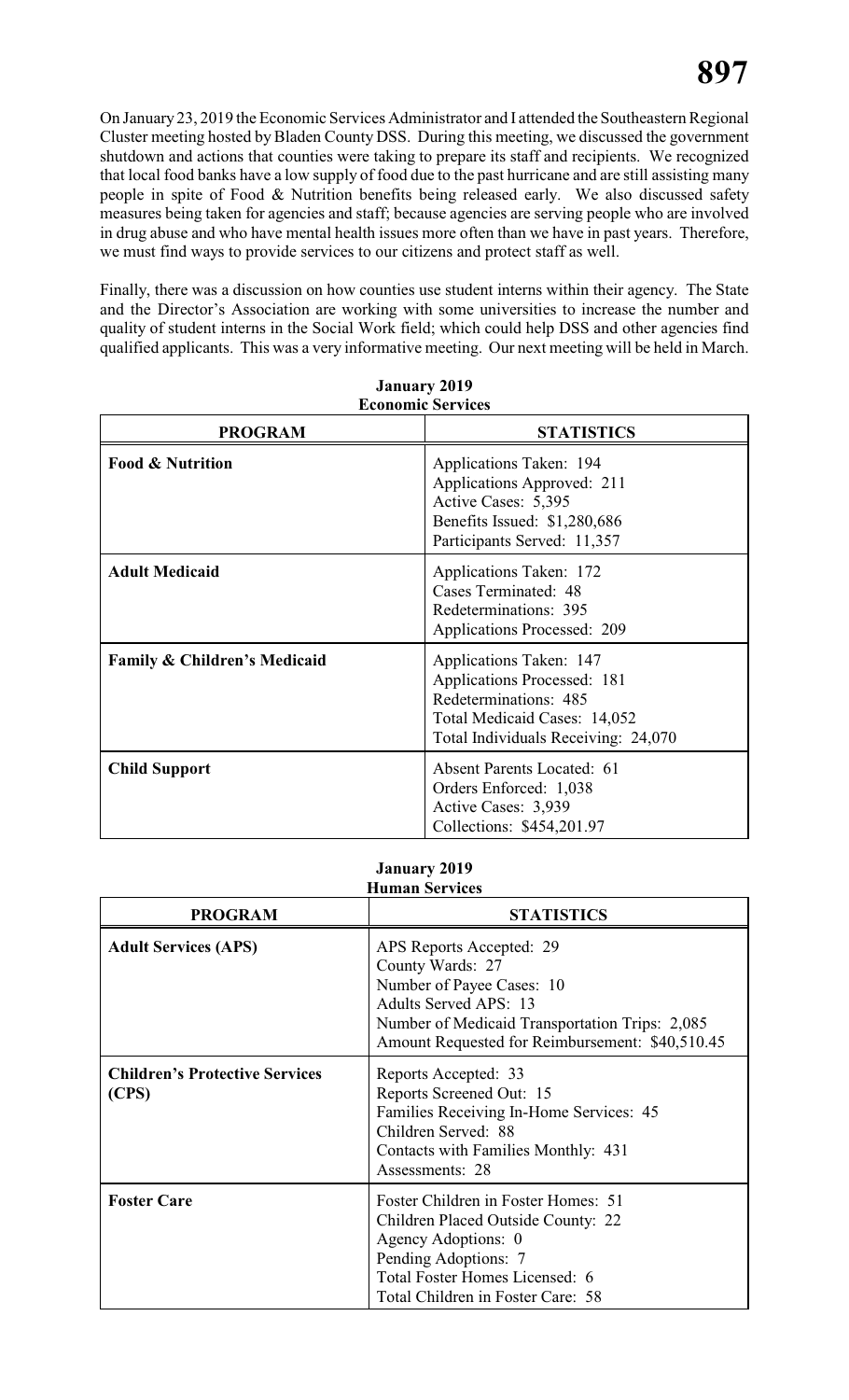| <b>Work First Employment (TANF)</b> | Applications Taken: 33<br>Applications Approved: 22<br>Individuals Receiving Benefits: 257<br>Entered Employment: 4<br>Number in Non-Paid Work Experience: 2 |
|-------------------------------------|--------------------------------------------------------------------------------------------------------------------------------------------------------------|
| <b>Program Integrity</b>            | Collections for Fraud: \$16,956.67<br>New Referrals: 1<br>Cases Established: 0                                                                               |
| Day Care                            | Children Receiving Day Care Assistance: 391<br>Children on the Waiting List: 369<br>Amount Spent on Day Care Services: \$185,395.00                          |

#### **Economic Services Program Narrative**

Child Support/Paralegal and Work First Cash/Medicaid Transportation/Maintenance and Housekeeping

Food and Nutrition and Family and Children's Medicaid Adult Medicaid//Rest Home and Nursing Home/Community Alternatives Program (CAP)

Submitted by Cyndi Hammonds, Income Maintenance Administrator

#### **Reporting Month: January 2019 News/Updates/Vacancies**

## **Adult and Family & Children's Medicaid:**

Our Long Term Care Team (Workers handling all Nursing Home, CAP (Community Alternative Program) and Rest Home applications and recertifications) has 2 vacancies and we have posted twice for the positions and can't get any qualified applicants to apply and accept the positions. This in turn affects our monthly Timeliness Compliance Rates. If we fail our Monthly Report Card, we could potentially go in Corrective Action with the State. Family and Children's Medicaid continue to meet their compliance timeframes. Workers have just had training to learn how to create a Program Integrity Referral thru NCFAST instead of sending paper copies. We have 4 vacancies across the Medicaid Programs.

#### **Food and Nutrition:**

The Food and Nutrition Intake/Processing Team has met their Timeliness Compliance Rates for the entire month of January. Our new workers are still learning but have been able to keep work timely. The Review Team continue to struggle with 2 vacancies. We are currently in the process of interviewing.

## **Child Support and Paralegal:**

Child Support had a webinar training for new implementations in Child Support. Clients can go back and file for retro Child Support up to 36 months on absent parents now which would make a lot of absent parents already owing a lot of passed Child Support money once a case is established. Child Support also had a State webinar specific to Columbus County that showed us we were on track to meet our goals for 2019 with the HB630 Bill and Memorandum of Understandings between State and Counties. The Team had 3 days in court and prepared 301 cases. This team has 3 vacancies. We interviewed for paralegal and office assistant, offered the position and both positions were turned down by the applicants. We have reposted and hope to interview very soon.

#### **Work First Cash/Medicaid Transportation/Interpreter/Maintenance and Housekeeping/Deputy:**

- Work First Cash continues to meet their Timeliness ComplianceRates with applications and recertifications. This is a team that has years of experience and the program is not as high volume as others in Economic Services.
- Transportation continues to remain busy as usual. The new hire is in the second part of training with the bills and has learned the referral and application part quickly.
- The Interpreter continues to interpret across all programs within the agency and fills in at times when help is needed in Transportation.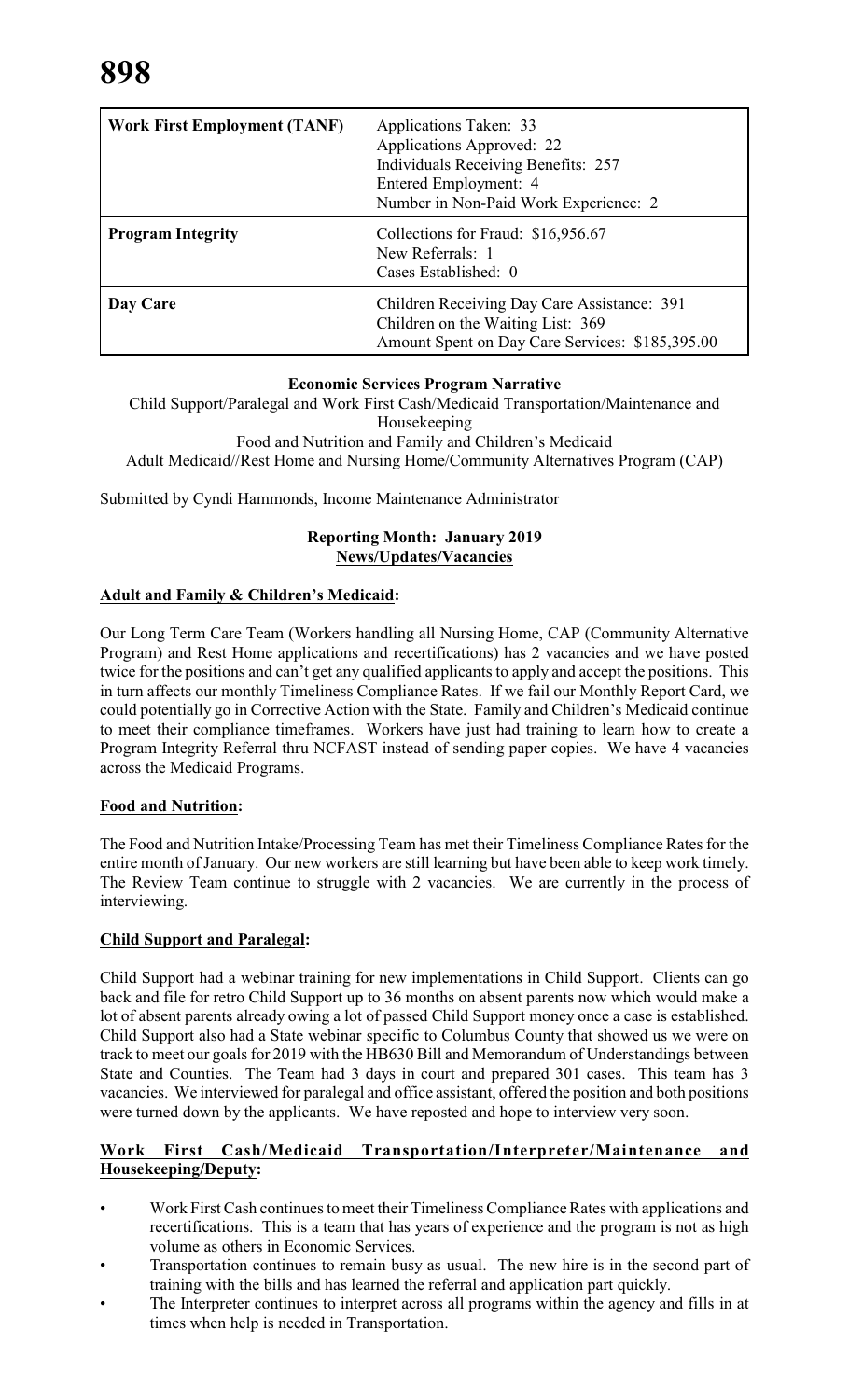- Housekeeping and Maintenance continue to keep our building clean. They also take vehicles when they need service or repairs.
- Our Deputy continues to monitor all clients that come in and our parking areas.

#### **HUMAN SERVICES BOARD REPORT**

Melinda H. Lane, Program Manager

#### **Vacancies/Updates/News for January 2019**

#### **Intake/Investigation/Assessment:**

The Intake/Investigation/Assessment Unit continues to be fully staffed and very busy! Child Welfare go-live for NCFAST for Columbus County is scheduled for March 2019. The Readiness Assessment has been completed and plans are moving forward in preparation for Go-Live for Intake and Assessment. Webinar-based training is being completed and Instructor-led training will be taking place here at the agency for Intake and Assessment in February.

#### **In-Home Services:**

The In-Home Services Unit is now fully staffed due to a new hire that began in January. She is fully qualified due to previously having taken Pre-Service training. All staff have had busy caseloads.

#### **Foster Care:**

The Foster Care/Adoptions Unit continues to have one vacancy. This position was reposted, interviews completed, and a recommendation has been made. All staff have had busy caseloads with several new children coming into custody, mainly due to parental substance abuse.

#### **Transitional Unit:**

The Transitional unit continues to plan events forLINKs foster children and Foster/Adoptive Parent Recruitment. This Unit is also very busy assisting the other Child Welfare Units with courtesy visits, etc. All staff have had busy caseloads.

#### **Adult Services:**

The Adult Services Unit continues to have one vacancy due to a social worker leaving. This position was reposted, interviews completed, a recommendation made, and the new Social Worker will begin in February. This Unit continues to encounter more and more issues with homeless adults and adults with mental health issues which creates other problems because of the slow response time of mental health agencies. A tremendous amount of time is being dedicated to assisting those adults with mental health issues that are unable to be independent and unable to manage their own funds, etc. Members of this Unit continue to cross-train in order to work together more efficiently. The addition of another position in this Unit may be a future request to help with the increasing caseloads.

#### **Work First Employment:**

This Unit continues to be fully staffed. The Work First Employment Unit continues to work within the NCFAST system with daily issues. This Unit continues to assist with 200% and Emergency Assistance for those eligible.

#### **Child Day Care:**

The Child Day Care Unit continues to be fully staffed. This Unit continues to work within the NCFAST system dealing with daily issues and updates. The waiting list continues to grow which is a concern for staff, but this Unit has slowly begun to work the list which is slowly decreasing the list by small amounts.

#### **Program Integrity:**

Program Integrity continues to work hard to get caught up with program integrity duties and cases. Program Integrity went live in NCFAST January 21, 2019 and thus far things are going well. We continue to have five temporary workers assisting in the Energy Programs. In January, 39 applications for CIP (Crisis Intervention Program) were completed with 38 approvals and 810 applications for LIEAP (Low Income Energy Assistance Program) were completed with 716 approvals.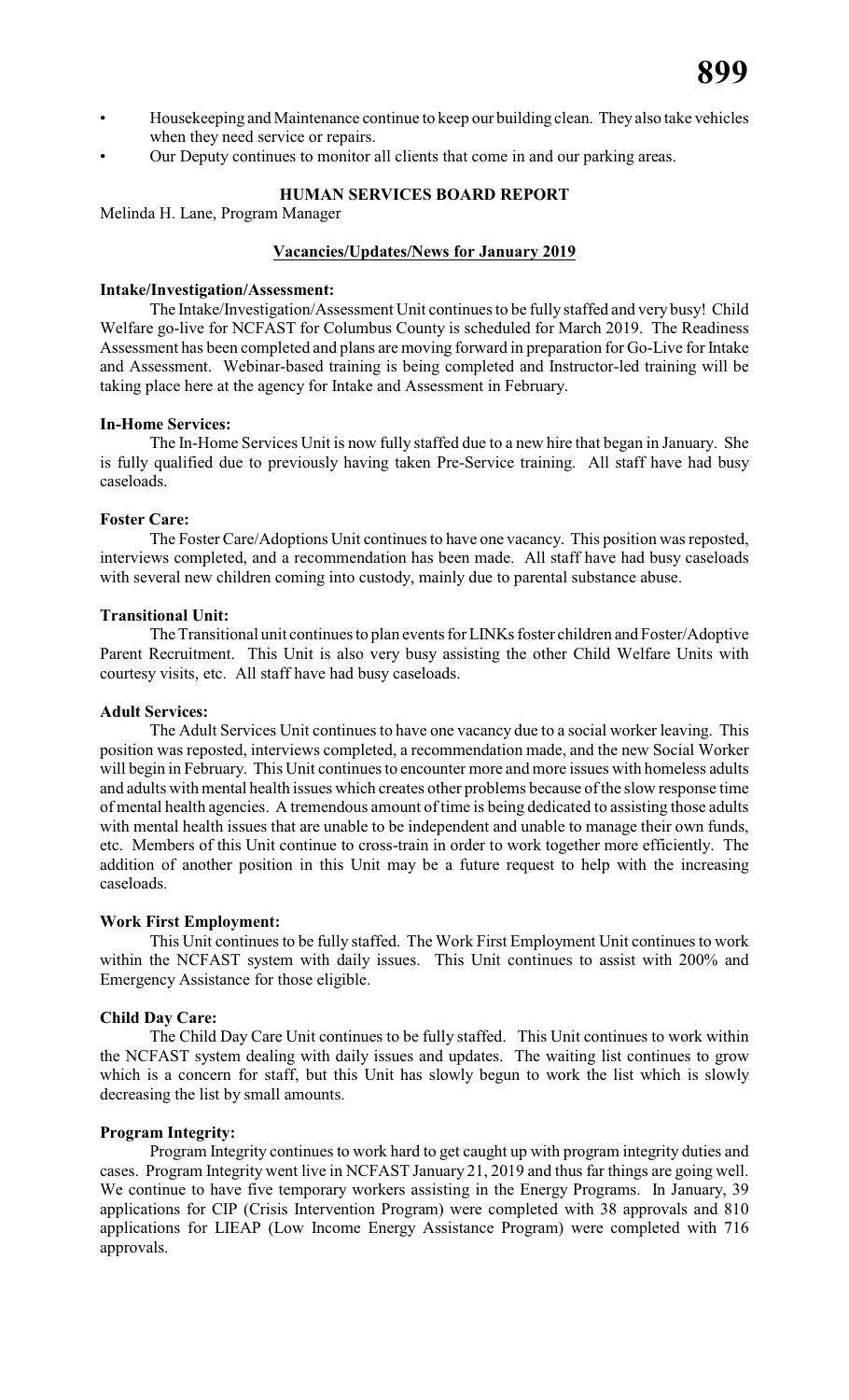#### **Agenda Item #9: GOVERNING BODY - DISCUSSION to RE-SCHEDULE or CANCEL MARCH 04, 2019 BOARD MEETING:**

Chairman Burroughs requested a discussion be conducted relative to re-scheduling or cancelling the March 04, 2019 Board Meeting due to the absence of three (3) Board members.

After discussion was conducted, Vice Chairman P. Edwin Russ made a motion to approve and adopt the following Notice and Resolution to Cancel Meeting of the Board of County Commissioners of Columbus County, North Carolina, seconded by Commissioner Bullard. The motion unanimously passed.

#### **NOTICE and RESOLUTION to CANCEL MEETING of the BOARD of COUNTY COMMISSIONERS of COLUMBUS COUNTY, NORTH CAROLINA**

The **Board of County Commissioners** of Columbus County, North Carolina, unanimously approved on the 18th day of February, 2019, to adopt the following **Resolution**.

#### **W I T N E S S E T H :**

**WHEREAS,** the **Board of County Commissioners** of Columbus County, North Carolina, has presently scheduled meetings at 6:30 P.M. on the first Monday and at 6:30 P.M. on the third Monday of each month; **and**

**WHEREAS,** the **Board of County Commissioners** of Columbus County, North Carolina, is desirous of cancelling the meeting scheduled for the first Monday in March, only.

**BE IT, THEREFORE, RESOLVED BY THE BOARD OF COUNTY COMMISSIONERS OF COLUMBUS COUNTY**, North Carolina, pursuant to N.C.G.S. 153A-40, to cancel the regular meeting of the said Board scheduled for March 04, 2019, be, and the same is hereby canceled, and the next regularly scheduled meeting of the said Board shall be in the Columbus County Commissioners' Chambers, Dempsey B. Herring Courthouse Annex, 112 West Smith Street, Whiteville, North Carolina, on Monday, March 18, 2019.

**BE IT, FURTHER, RESOLVED** by the **Board of County Commissioners** that a copy of this **Resolution** and **Notice** shall be placed on the Courthouse Bulletin Board, as well as forwarded to all of the news media who has requested notice.

**ADOPTED** this the 18th day of February, 2019.

#### **COLUMBUS COUNTY BOARD OF COMMISSIONERS** /s/ **TRENT BURROUGHS, Chairman ATTESTED BY:** /s/ **JUNE B. HALL, Clerk to Board**

#### **RECESS REGULAR SESSION and enter into COMBINATION MEETING of COLUMBUS COUNTY WATER and SEWER DISTRICTS I, II, III, IV and V BOARD MEETING:**

At 6:53 P.M., Commissioner McDowell made a motion to recess Regular Session and enter into a **combination meeting** of Columbus County Water and Sewer Districts I, II, III, IV and V Board Meeting, seconded by Commissioner Bullard. The motion unanimously passed.

#### **Agenda Item #10: COLUMBUS COUNTY WATER and SEWER DISTRICTS I, II, III, IV and V - APPROVAL of BOARD MEETING MINUTES:**

February 04, 2019 **Combination Meeting** of Columbus County Water and Sewer Districts I, II, III, IV and V Board Meeting **(5 sets)**

This information will be recorded in Minute Book Number 2 for each Water District, respectively.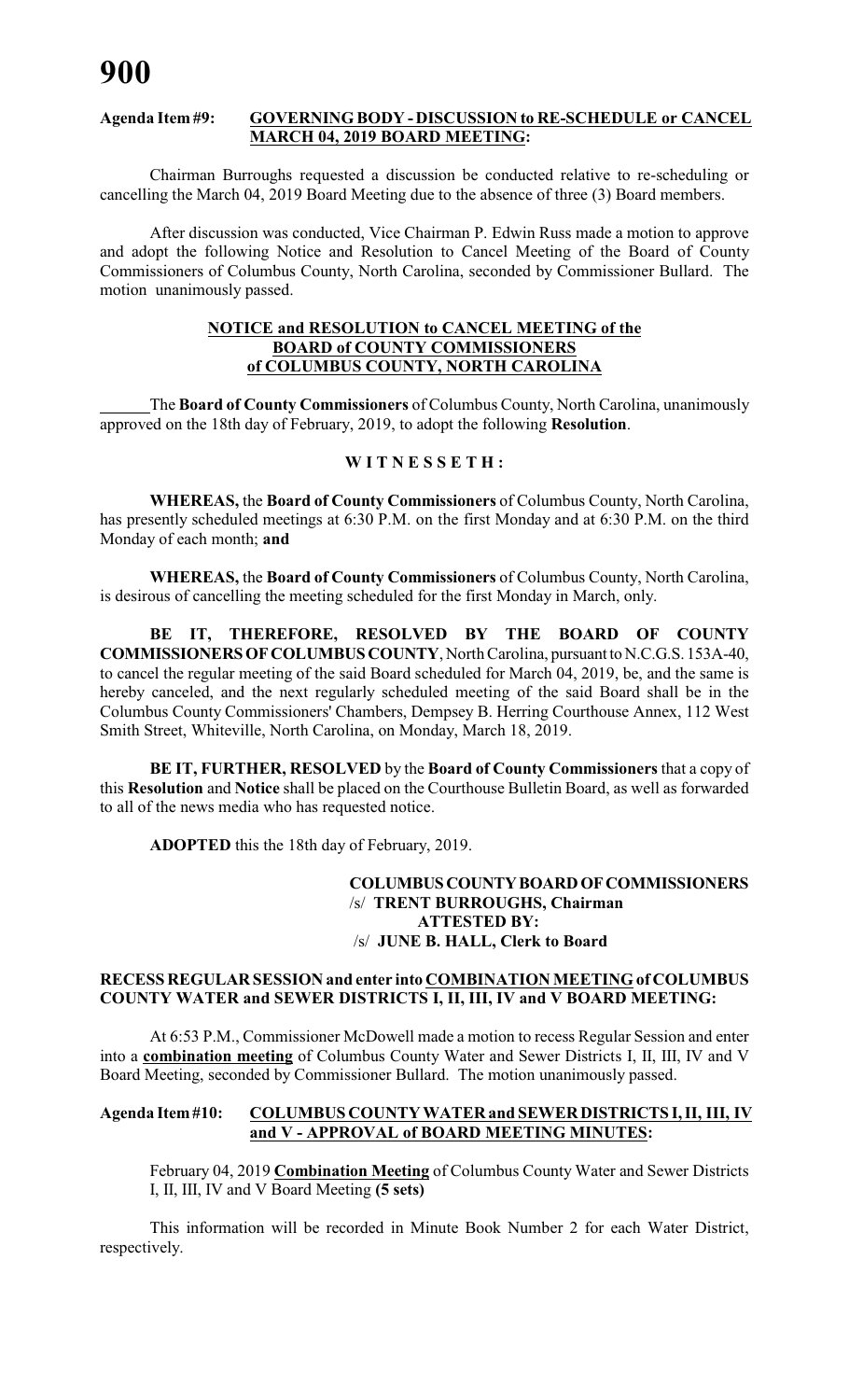#### **Agenda Item #11: COLUMBUS COUNTY WATER and SEWER DISTRICTS I, II, III, IV and V - APPROVAL of JULY, AUGUST and SEPTEMBER, 2018 MONTHLY BILLING ADJUSTMENTS:**

Harold Nobles, Public Utilities Director, requested Board approval of the following July, August and September, 2018 Monthly Billing Adjustments.

This information will be recorded in Minute Book Number 2 for each Water District, respectively.

#### **Agenda Item #12: COLUMBUS COUNTY WATER and SEWER DISTRICT IV - RIEGELWOOD SANITARY DISTRICT:**

Harold Nobles, Public Utilities Director, will present a proposed Feasibility Study for the Riegelwood Sanitary District.

This information will be recorded in Minute Book Number 2 for Columbus County Water and Sewer District IV.

#### **ADJOURN COMBINATION MEETING of COLUMBUS COUNTY WATER and SEWER DISTRICTS I, II, III, IV and V BOARD MEETING and resume REGULAR SESSION:**

At 7:01 P.M., Commissioner Byrd made a motion to adjourn the **combination meeting** of Columbus County Water and Sewer Districts I, II, III, IV and V Board Meeting and resume Regular Session, seconded by Commissioner Bullard. The motion unanimously passed.

#### **Agenda Item #13: CONSENT AGENDA ITEMS:**

Vice Chairman P. Edwin Russ made a motion to approve the following Consent Agenda Items.

| <b>TYPE</b>         | <b>ACCOUNT</b> | <b>DETAILS</b>                                                   | <b>AMOUNT</b> |
|---------------------|----------------|------------------------------------------------------------------|---------------|
| <b>Expenditures</b> | 10-5166-559000 | Children <sup>['s Health</sup> Main & Repair<br><b>Buildings</b> | 26,632        |
| <b>Revenues</b>     | 10-3510-430036 | Children's Health State Funding                                  | 26,632        |
| <b>Expenditures</b> | 10-5170-519150 | <b>WIC Peer Counselor Breastfeeding</b>                          | 10,971        |
| <b>Revenues</b>     | 10-3510-430055 | <b>WIC</b> Revenue                                               | 10,971        |
| <b>Expenditures</b> | 10-4310-535300 | M&R Vehicles #124 P. Herring                                     | 1,060         |
| <b>Revenues</b>     | 10-3431-489000 | Miscellaneous Revenue                                            | 1,060         |
| <b>Expenditures</b> | 61-7112-559910 | Other Structure Improvements - C/O                               | 47,428        |
| <b>Revenues</b>     | 61-3714-489023 | Other Revenue                                                    | 47,428        |

#### A. **Budget Amendments:**

#### B. **Tax Refunds and Releases:**

| Property Value        |                    |       |      |                        |                                                                                          | Amount:         |       | \$0.00  |
|-----------------------|--------------------|-------|------|------------------------|------------------------------------------------------------------------------------------|-----------------|-------|---------|
|                       | Babson, Ronnie Ray |       |      | <b>PROPERTY: 27436</b> |                                                                                          | Total:          |       | \$3.09  |
|                       | Value: \$6,400.00  | Year: | 2014 | Account:               | 15-02120                                                                                 | $\text{Bill#:}$ | 58288 |         |
|                       |                    |       |      |                        | Release entire value sold at tax sale. Release Acme Delco(1.81) release Columbus         |                 |       |         |
| Rescue(1.28)          |                    |       |      |                        |                                                                                          |                 |       |         |
| <b>Property Value</b> |                    |       |      |                        |                                                                                          | Amount:         |       | \$13.63 |
|                       | Barnes, Donna H.   |       |      | <b>PROPERTY: 85566</b> |                                                                                          | Total:          |       | \$20.93 |
|                       | Value: \$7,300.00  | Year: | 2018 | Account:               | 09-01306                                                                                 | Bill#: 92353    |       |         |
|                       |                    |       |      |                        | Release value. Discount error. Release roseland fire(5.84) release Columbus Rescue(1.46) |                 |       |         |
|                       |                    |       |      |                        |                                                                                          | Amount:         |       | \$75.11 |
| <i>Property Value</i> |                    |       |      |                        |                                                                                          |                 |       |         |
| Bass, Eric            |                    |       |      | <b>PROPERTY: 93724</b> |                                                                                          | Total:          |       | \$80.22 |
|                       | Value: \$3,930.00  | Year: | 2018 | Account:               | 11-02918                                                                                 | $Bill#$ :       | 92749 |         |
|                       |                    |       |      |                        |                                                                                          |                 |       |         |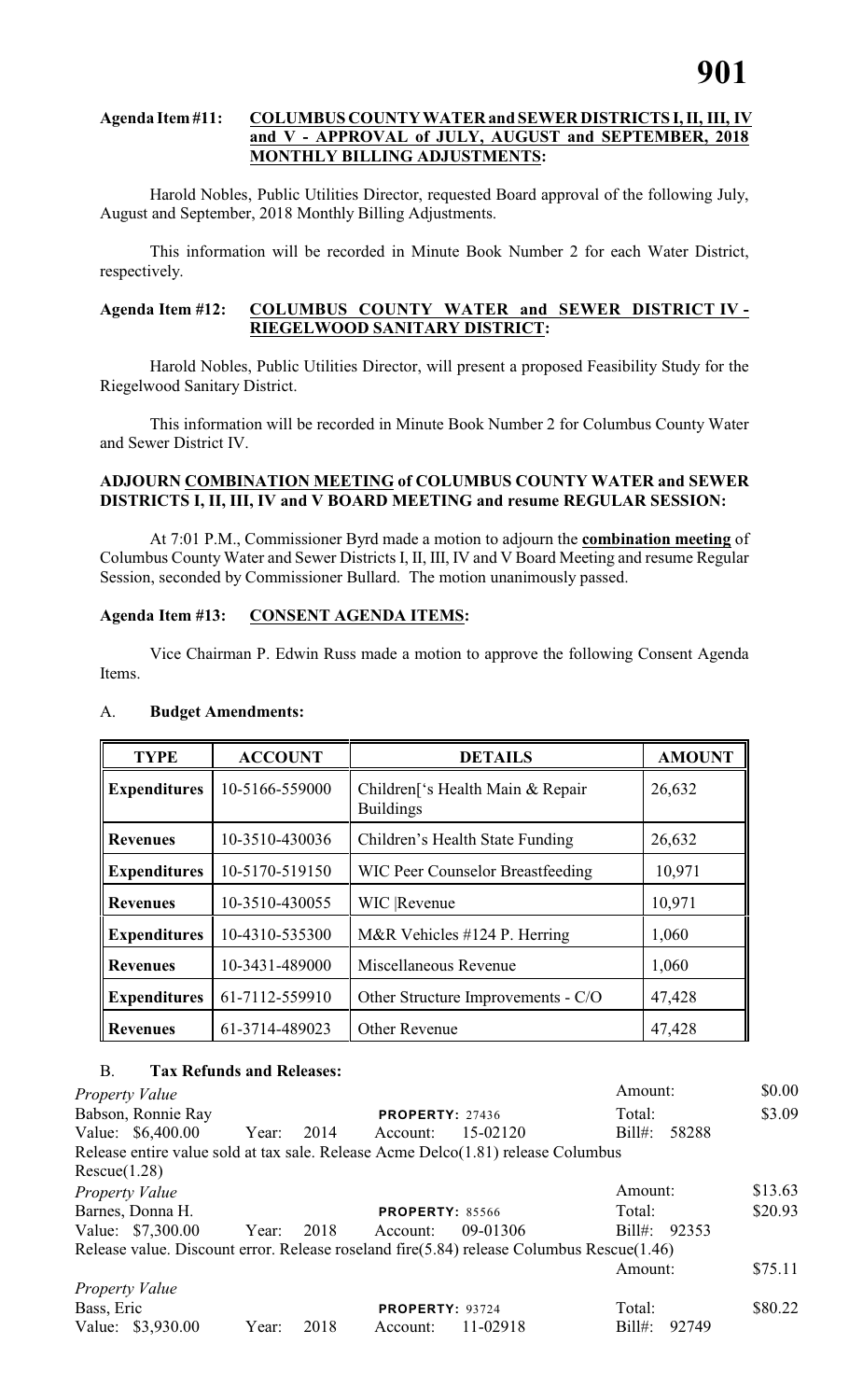Release value of camper. Sold in 2017. Release Columbus Rescue(1.87) release late list(3.24) *Property Value* \$21.01 Bennett, Martha G. **PROPERTY:** 00000 Total: \$136.68 Value: \$2,610.00 Year: 2018 Account: 04-00601 Bill#: 93559 Release value of SWMH. Destroyed in Hurricane.Release Columbus Rescue(.52) release late  $list(2.15)$ *Property Value* \$12.09 Bright, Bobby **PROPERTY:** 00000 Total: \$14.61 Value: \$500.00 Year: 16-18 Account: 11-03800 Bill#: 99999 Release value of farm equipment. Deceased. Release Hallsboro Fire(.90) release Columbus Rescue(.30) release late list(1.32) *Property Value* \$133.28 Bullock, Mary Alice **PROPERTY:** 654 Total: \$133.28 Value: \$0.00 Year: 2018 Account: 01-03979 Bill#: 96814 Release 2% discount not given per NH. *Property Value* \$966.00 Carter, Rossie Earl & Bernice **PROPERTY**: 23474 Total: \$1,718.40 Value: \$60,000.00 Year: 15-18 Account: 13-01844 Bill#: 99999 Release all value. Should have been exempt from taxes. Release Klondyke Fire(97.68) release Columbus Rescue(43.72) *Property Value* \$77.79 Castro, Patricia Lynn **PROPERTY:** 24936 Total: \$195.53 Value: \$23,700.00 Year: 2018 Account: 13-03009 Bill#: 98639 Release portion of value. SCE Release Columbus Rescue(4.74) *Property Value* \$18.55 Cox, Jeremy Tilman **PROPERTY:** 00000 Total: \$23.95 Value: \$1,495.00 Year: 17-18 Account: 15-01946 Bill#: 99999 Release value of boat. Capsized in 2012. Release Acme Delco(2.76) release Columbus Rescue(.46) release late list(2.18) *Property Value* \$165.03 Cox, Kyle Ashley **PROPERTY**: 15584 Total: \$381.43 Value: \$139,400.00 Year: 2018 Account: 09-05135 Bill#: 415 Release property value and user fee. Release Williams Fire(12.30) release Columbus  $Rescue(4.10)$ *Property Value* \$8.05 Dew, Audrey **PROPERTY:** 00000 Total: \$9.96 Value: \$1,000.00 Year: 2018 Account: 03-02316 Bill#: 1863 Release value of boat. Destroyed. Release Old Dock(.80) release Columbus Rescue(.20) release late list(.91) *Property Value* \$127.19 Garvin, Lisa **PROPERTY:** 00000 Total: \$153.81 Value: \$15,800.00 Year: 2018 Account: 11-04959 Bill#: 6670 Release value of boat. Sold in Fall 2017. Release Hallsboro Fire(9.48) release Columbus Rescue(3.16) release late list(13.98) *Property Value* \$13.77 Hewett, Donald **PROPERTY:** 00000 Total: \$17.03 Value: \$900.00 Year: 16-17 Account: 06-18628 Bill#: 99999 Release value. Gone for 5 years. Release Roseland Fire(1.37) release columbus Rescue(.34) release late list(1.55) *Property Value* \$20.13 Howell, Gary Lee **PROPERTY:** 00000 Total: \$24.34 Value: \$2,500.00 Year: 2018 Account: 11-04516 Bill#: 13128 Release value of boat. Moved 2017. Release Hallsboro Fire(1.50) release Columbus Rescue(.50) release late list(2.21) *Property Value* \$8.05 Jacobs, Terry Lynn **PROPERTY:** 00000 Total: \$9.74 Value: \$1,000.00 Year: 2018 Account: 04-05125 Bill#: 14319 Release value of boat. Unuseable. Release Brunswick Fire(.60) release Columbus Rescue(.20)release late list(.89) *Property Value* \$58.93 James, Lewis Dowell Jr **PROPERTY:** 00000 Total: \$71.27 Value: \$3,360.00 Year: 17-18 Account: 09-05126 Bill#: 99999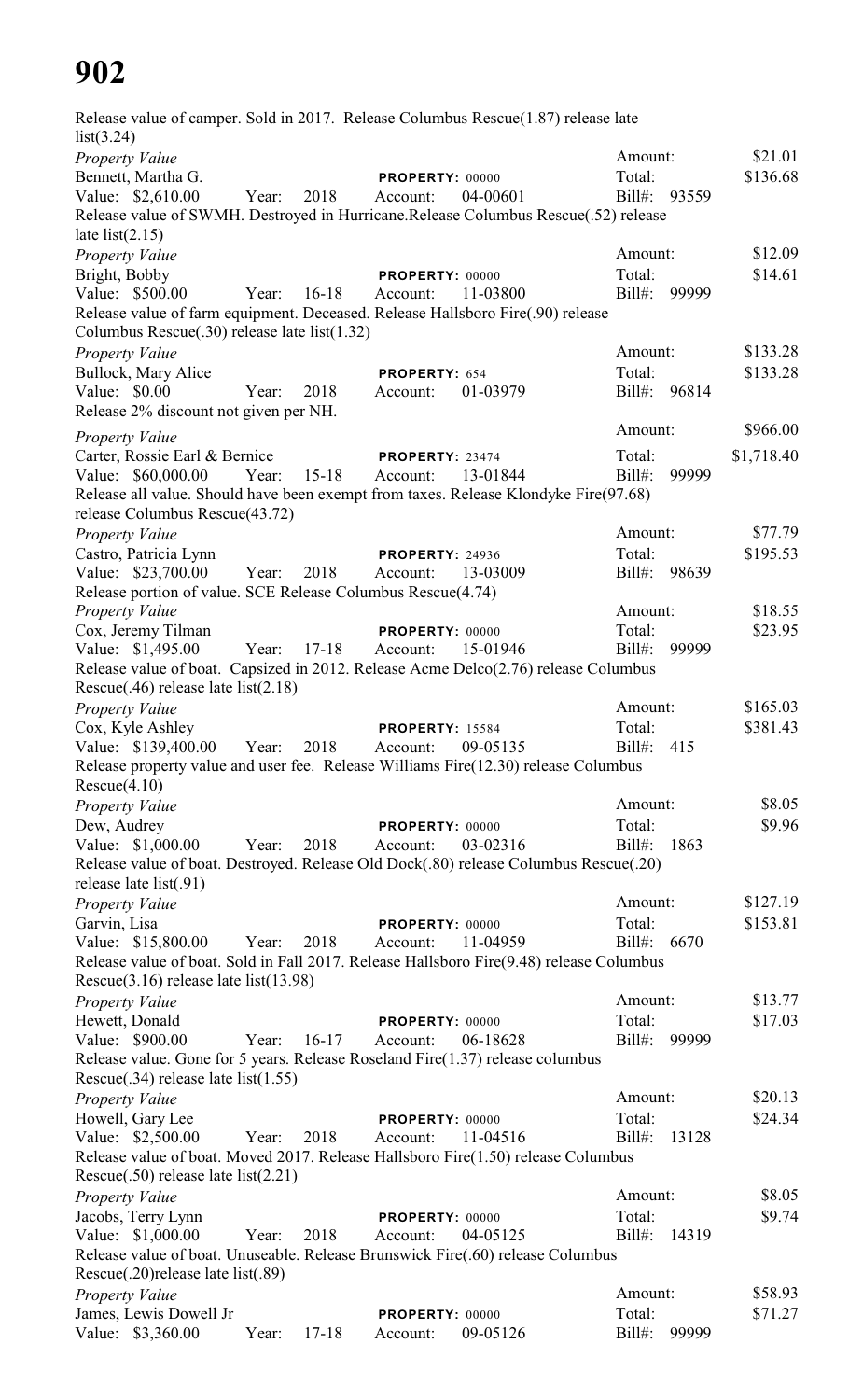| Release value of boat. Sold 2016. Release Williams Fire (4.40) release Columbus                                                                                                |       |           |                                    |          |                        |       |                      |
|--------------------------------------------------------------------------------------------------------------------------------------------------------------------------------|-------|-----------|------------------------------------|----------|------------------------|-------|----------------------|
| County $(1.46)$ release late list $(6.48)$                                                                                                                                     |       |           |                                    |          |                        |       |                      |
| Property Value                                                                                                                                                                 |       |           |                                    |          | Amount:<br>Total:      |       | \$202.62<br>\$227.79 |
| Lund, John Albert<br>Value: \$25,170.00                                                                                                                                        | Year: | 2018      | PROPERTY: 00000<br>Account:        | 03-00841 | $Bill#$ :              | 18766 |                      |
| Release value of permanent tag. Vehicle junked. Release Nakina Fire(20.14) release                                                                                             |       |           |                                    |          |                        |       |                      |
| Columbus Rescue(5.03)                                                                                                                                                          |       |           |                                    |          |                        |       |                      |
| Property Value                                                                                                                                                                 |       |           |                                    |          | Amount:                |       | \$16.58              |
| Manning, Christopher Glenn                                                                                                                                                     |       |           | PROPERTY: 00000                    |          | Total:                 |       | \$21.41              |
| Value: \$2,060.00                                                                                                                                                              | Year: | 2018      | Account:                           | 15-03041 | Bill#:                 | 19177 |                      |
| Release value of boat. Sold in 2016 Release Acme Delco(2.47) release Columbus                                                                                                  |       |           |                                    |          |                        |       |                      |
| $Resource(.41)$ release late list(1.95)                                                                                                                                        |       |           |                                    |          |                        |       |                      |
| Property Value                                                                                                                                                                 |       |           |                                    |          | Amount:                |       | \$87.39              |
| Norris, Darla<br>Value: \$10,200.00                                                                                                                                            | Year: | 2017      | <b>PROPERTY: 11484</b><br>Account: | 06-05364 | Total:<br>$Bill#$ :    | 79939 | \$304.03             |
| Release amount. Rebille to Tommy Milligan. Release Yam City Fire(10.86) release                                                                                                |       |           |                                    |          |                        |       |                      |
| Columbus Rescue(2.17) release late list(.61)                                                                                                                                   |       |           |                                    |          |                        |       |                      |
| Property Value                                                                                                                                                                 |       |           |                                    |          | Amount:                |       | \$16.10              |
| Owen, Gary                                                                                                                                                                     |       |           | PROPERTY: 00000                    |          | Total:                 |       | \$19.48              |
| Value: \$1,000.00                                                                                                                                                              | Year: | 2017      | Account:                           | 11-02262 | $Bill#$ :              | 80475 |                      |
| Release value of boat. Sold in 2016. Release Hallsboro Fire(1.20) release Columbus<br>Rescue $(.40)$ release late list $(1.78)$                                                |       |           |                                    |          |                        |       |                      |
| Property Value                                                                                                                                                                 |       |           |                                    |          | Amount:                |       | \$43.47              |
| Prince, Don Wayne                                                                                                                                                              |       |           | PROPERTY: 00000                    |          | Total:                 |       | \$252.57             |
| Value: \$5,400.00                                                                                                                                                              | Year: | 2018      | Account:                           | 06-01921 | Bill#: 27090           |       |                      |
| Release entire value. Account not active. Release Williams Fire(3.24) release Columbus<br>Rescue $(1.08)$ release late list $(4.78)$                                           |       |           |                                    |          |                        |       |                      |
| Property Value                                                                                                                                                                 |       |           |                                    |          | Amount:                |       | \$25.50              |
| Ray, Letha Mae(Heirs)                                                                                                                                                          |       |           | PROPERTY: 00000                    |          | Total:                 |       | \$30.83              |
| Value: \$3,168.00<br>Release value of farm equipment. Sold. Release Williams Fire(1.90) release Columbus                                                                       | Year: | 2018      | Account:                           | 09-05306 | Bill#:                 | 27589 |                      |
| Rescue $(.63)$ release late list $(2.80)$                                                                                                                                      |       |           |                                    |          |                        |       |                      |
| Property Value                                                                                                                                                                 |       |           |                                    |          | Amount:                |       | \$354.91             |
| Small Bishop & Evvie                                                                                                                                                           |       |           | PROPERTY: 4819                     |          | Total:                 |       | \$394.51             |
| Value: \$0.00                                                                                                                                                                  | Year: | $12 - 18$ | Account:                           | 01-84260 | $Bill#$ :              | 99999 |                      |
| Release value of lots. Sold at tax sale. Release Prop#4819 Brunswick Fire(29.47) release<br>Whiteville Rescue(8.42) Prop#99216 Release Brunswick Fire(1.33) release Whiteville |       |           |                                    |          |                        |       |                      |
| Rescue(.38)                                                                                                                                                                    |       |           |                                    |          |                        |       |                      |
| Property Value                                                                                                                                                                 |       |           |                                    |          | Amount:                |       | \$784.09             |
| Spaulding, Paul                                                                                                                                                                |       |           | PROPERTY: 84524                    |          | Total:                 |       | \$1,280.01           |
| Value: \$69,900.00                                                                                                                                                             | Year: | $15-18$   | Account:                           | 11-05532 | $Bill#$ :              | 99999 |                      |
| Release entire value sold at tax sale. Release Hallsboro Fire (58.44) release Columbus<br>Rescue(19.48)                                                                        |       |           |                                    |          |                        |       |                      |
| Property Value                                                                                                                                                                 |       |           |                                    |          | Amount:                |       | \$423.43             |
| Stanley Timber & Trucking Part<br>Value: \$129,800.00                                                                                                                          | Year: | 2018      | <b>PROPERTY: 15984</b><br>Account: | 09-05546 | Total:<br>Bill#: 33914 |       | \$486.55             |
| Release value. Land Use breakdown incorrect. Release Yam City(52.60) release<br>Columbus Rescue(10.52)                                                                         |       |           |                                    |          |                        |       |                      |
| Property Value                                                                                                                                                                 |       |           |                                    |          | Amount:                |       | \$214.82             |
| Strickland, William                                                                                                                                                            |       |           | PROPERTY: 00000                    |          | Total:                 |       | \$2,474.41           |
| Value: \$1,720.00                                                                                                                                                              | Year: | $09-18$   | Account:                           | 12-02748 | Bill#: 99999           |       |                      |
| Release value of SWMH. Burned 2009. Release Evergreen Fire(87.65) release Columbus<br>Rescue(5.30) release water II(13.92) release late list(21.72)                            |       |           |                                    |          |                        |       |                      |
| Property Value                                                                                                                                                                 |       |           |                                    |          | Amount:                |       | \$280.79             |
| Thompson, Rodney Heath & Andrea                                                                                                                                                |       |           | PROPERTY: 00000                    |          | Total:                 |       | \$750.24             |
| Value: \$16,760.00                                                                                                                                                             | Year: | $17 - 18$ | Account:                           | 05-07086 | $Bill#$ :              | 99999 |                      |
| Release value of SWMH. DBL Act#05-01960. Release North Whiteville Fire(27.91)<br>release Columbus Rescue $(6.97)$ release late list $(31.57)$                                  |       |           |                                    |          |                        |       |                      |
| Property Value                                                                                                                                                                 |       |           |                                    |          | Amount:                |       | \$12.63              |
| Watts, Mitchell Ricky<br>Value: \$1,569.00                                                                                                                                     | Year: | 2018      | PROPERTY: 00000<br>Account:        | 06-02358 | Total:<br>Bill#:       | 39409 | \$14.51              |
| Release value of boat. Release Yam City Fire(1.57) release Columbus Rescue(.31)                                                                                                |       |           |                                    |          |                        |       |                      |
| Property Value                                                                                                                                                                 |       |           |                                    |          | Amount:                |       | \$32.28              |
|                                                                                                                                                                                |       |           |                                    |          |                        |       |                      |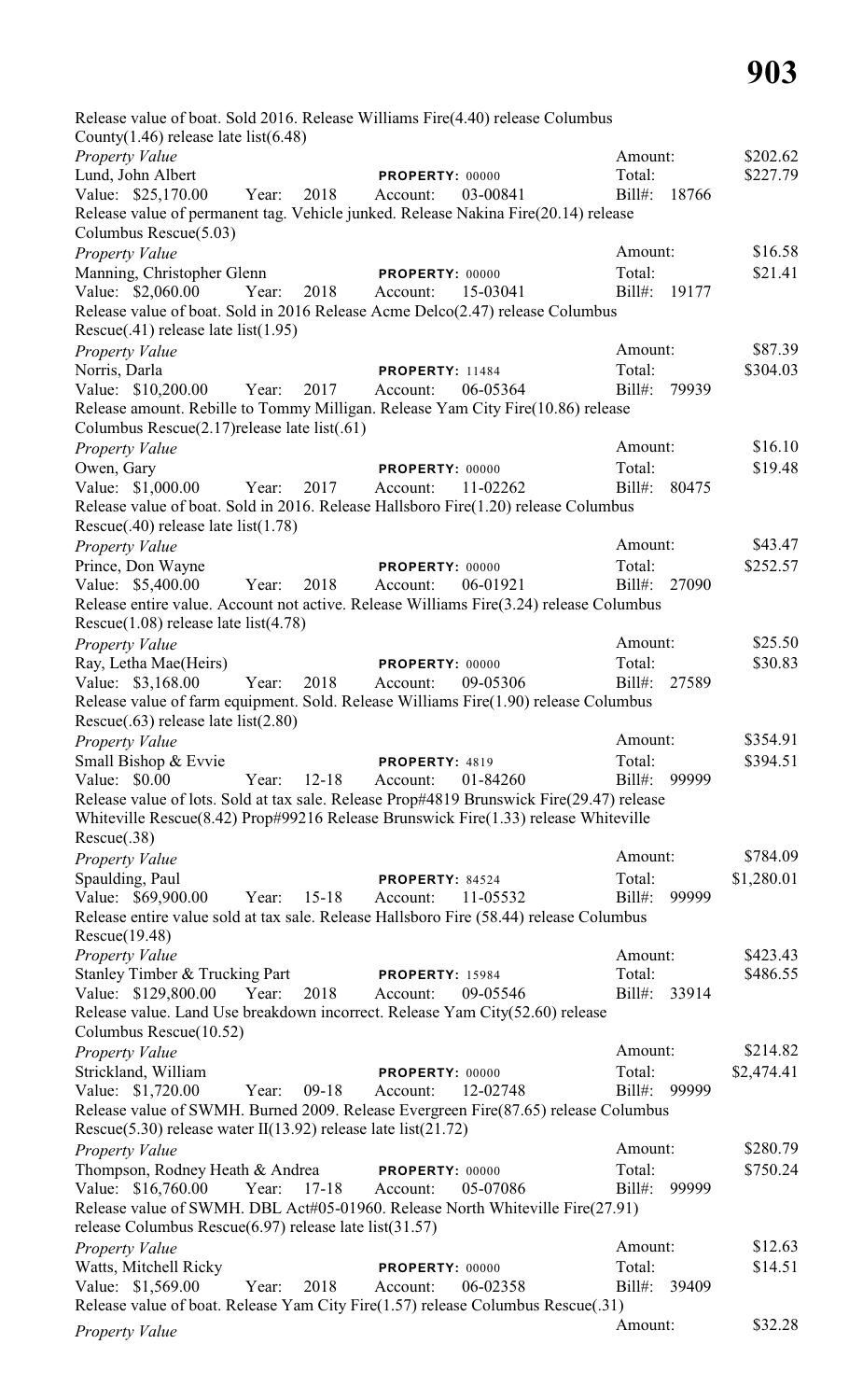| Watts, Ronald Wayne<br>Value: \$4,010.00<br>Release value of boat. Sold in 2017. Release Cole Service(4.01) release Columbus<br>Rescue $(.80)$ release late list $(3.71)$                                     | Year: | 2018        | PROPERTY: 00000<br>Account:                 | 16-00842 | Total:<br>Bill#:                  | 39480 | \$40.80            |
|---------------------------------------------------------------------------------------------------------------------------------------------------------------------------------------------------------------|-------|-------------|---------------------------------------------|----------|-----------------------------------|-------|--------------------|
| <b>Property Value</b><br>Yaich, Daniel S & Jaime S<br>Value: \$9,220.00<br>Release value of tractor. Listed in TN. Release Evergreen Fire(7.38) releaseColumbus<br>Rescue $(1.84)$ release late list $(8.34)$ | Year: | 2018        | PROPERTY: 00000<br>Account:                 | 12-01829 | Amount:<br>Total:<br>Bill#: 42214 |       | \$74.22<br>\$91.78 |
| Refunds<br>Thomas, Loretta Faye (ETAL)<br>Value: \$0.00<br>Refund user fees. Vacant for 5 years.                                                                                                              |       | Year: 14-17 | <b>PROPERTY: 11838</b><br>Account:          | 06-39456 | Amount:<br>Total:<br>Bill#: 99999 |       | \$0.00<br>\$499.00 |
| Refunds 0<br>Strickland, Allen Wayne<br>Value: \$0.00                                                                                                                                                         | Year: | 2018        | <b>PROPERTY: 19766</b><br>Account:          | 11-02167 | Amount:<br>Total:<br>Bill#: 34612 |       | \$0.00<br>\$200.00 |
| Refund user fee. House is vacant.                                                                                                                                                                             |       |             |                                             |          | Amount:                           |       | \$0.00             |
| User Fee<br>Alderman, James Hartford & Jr.<br>Value: \$0.00<br>Release user fee. Vacant                                                                                                                       | Year: | 2018        | <b>PROPERTY: 10369</b><br>Account:          | 06-05417 | Total:<br>Bill#: 91091            |       | \$113.00           |
| User Fee<br>Barbara H. Prince Revocable Delcaration of PROPERTY: 10877<br>Value: \$0.00<br>Release user fee. Vacant                                                                                           | Year: | 2018        | Account:                                    | 06-03625 | Amount:<br>Total:<br>Bill#: 92239 |       | \$0.00<br>\$200.00 |
| User Fee                                                                                                                                                                                                      |       |             |                                             |          | Amount:                           |       | \$0.00             |
| Barrientos, Miguel Huerta<br>Value: \$0.00<br>Release user fee. Dbilled.                                                                                                                                      | Year: | 2018        | PROPERTY: 93266<br>Account:                 | 13-02718 | Total:<br>Bill#: 92688            |       | \$200.00           |
| User Fee                                                                                                                                                                                                      |       |             |                                             |          | Amount:                           |       | \$0.00             |
| Bethea, Eva<br>Value: \$0.00 Year:<br>Release user fees. Vacant.                                                                                                                                              |       | 2018        | PROPERTY: 00000<br>Account: 10-02159        |          | Total:<br>Bill#: 93939            |       | \$226.00           |
| User Fee                                                                                                                                                                                                      |       |             |                                             |          | Amount:                           |       | \$0.00             |
| Brown, Nathaniel<br>Value: \$0.00<br>Release user fee. Dbilled.                                                                                                                                               | Year: | 2018        | <b>PROPERTY: 78191</b><br>Account: 13-04659 |          | Total:<br>Bill#: 95989            |       | \$200.00           |
| User Fee                                                                                                                                                                                                      |       |             |                                             |          | Amount:                           |       | \$0.00             |
| Bullock, Cephus & Pearlie Mae (Heirs) PROPERTY: 17443<br>Value: \$0.00<br>Release user fee. Vacant                                                                                                            | Year: | 2018        | Account: 10-01880                           |          | Total:<br>Bill#: 96696            |       | \$113.00           |
| User Fee                                                                                                                                                                                                      |       |             |                                             |          | Amount:                           |       | \$0.00             |
| Byrd, Lynn Hampton<br>Value: \$0.00 Year:<br>Release user fee. Vacant land.                                                                                                                                   |       | 2018        | PROPERTY: 124<br>Account:                   | 01-00764 | Total:<br>Bill#: 97329            |       | \$200.00           |
| User Fee                                                                                                                                                                                                      |       |             |                                             |          | Amount:                           |       | \$0.00             |
| Campbell, Dianne<br>Value: $$0.00$<br>Release user fee. Vacant.                                                                                                                                               | Year: | 2018        | <b>PROPERTY: 96229</b><br>Account: 14-00855 |          | Total:<br>Bill#: 97622            |       | \$200.00           |
| User Fee                                                                                                                                                                                                      |       |             |                                             |          | Amount:                           |       | \$0.00             |
| Cardenas, Odon Herrara<br>Value: $$0.00$<br>Release user fee. Vacant.                                                                                                                                         | Year: | 2018        | <b>PROPERTY: 93792</b><br>Account:          | 03-02348 | Total:<br>Bill#: 97944            |       | \$200.00           |
| User Fee                                                                                                                                                                                                      |       |             |                                             |          | Amount:                           |       | \$0.00             |
| Clarida, Thomas Oliver Jr<br>Value: $$0.00$<br>Release user fee. Vacant.                                                                                                                                      | Year: | 2018        | <b>PROPERTY: 12783</b><br>Account:          | 07-00228 | Total:<br>Bill#:                  | 99051 | \$200.00           |
| User Fee<br>Clewis, L C<br>Value: \$0.00                                                                                                                                                                      | Year: | 2018        | PROPERTY: 6582<br>Account:                  | 03-03380 | Amount:<br>Total:<br>Bill#:       | 99245 | \$0.00<br>\$400.00 |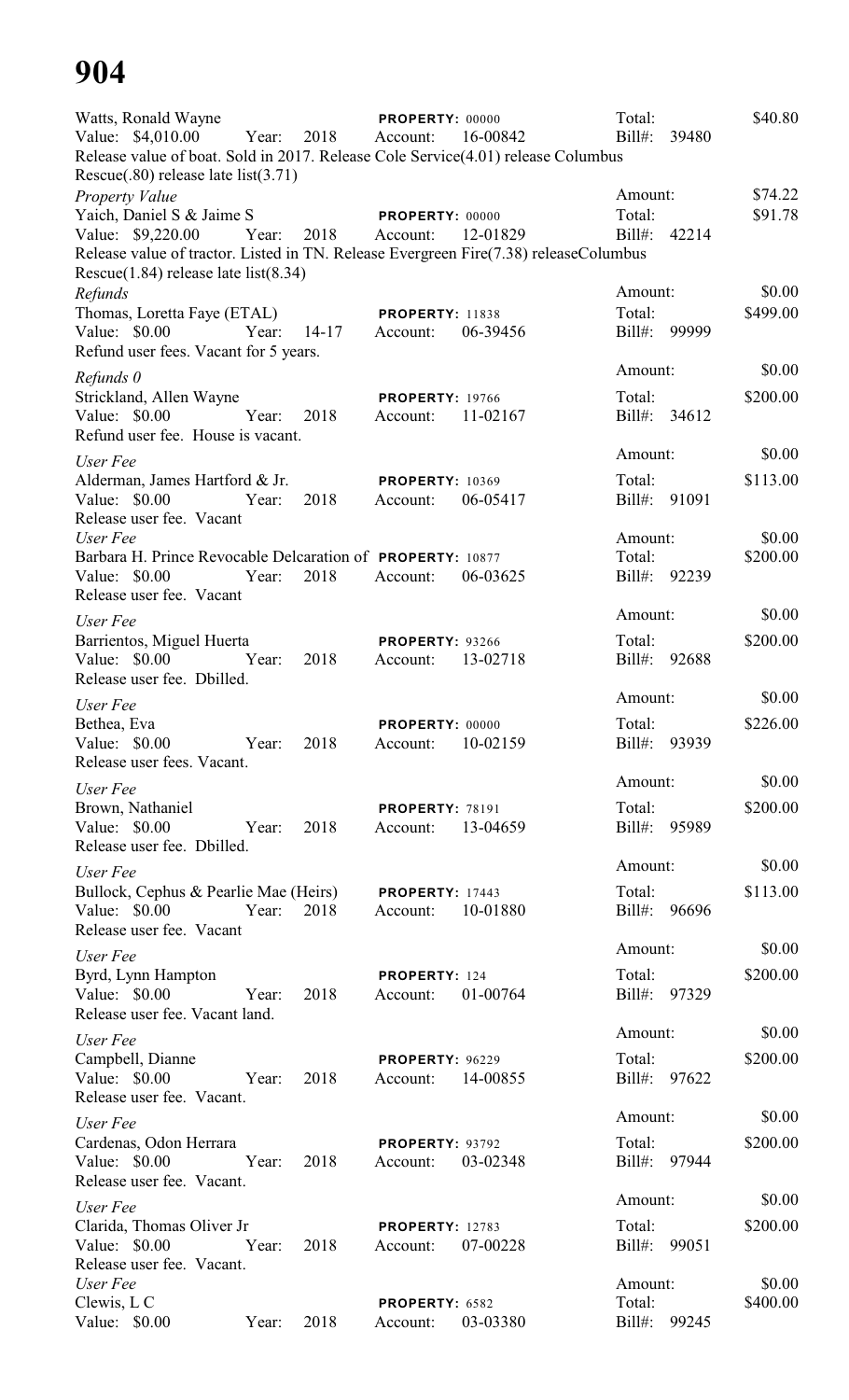Release user fees on prop#6582 and 91216.

| User Fee                                                                                                              |       |               |                                             |          | Amount:                | \$0.00     |
|-----------------------------------------------------------------------------------------------------------------------|-------|---------------|---------------------------------------------|----------|------------------------|------------|
| Clewis, L C & Thomas Gerald<br>Value: \$0.00 Year:<br>Release user fee. Vacant.                                       |       | 2018          | PROPERTY: 6864<br>Account:                  | 03-04711 | Total:<br>Bill#: 99248 | \$200.00   |
| User Fee                                                                                                              |       |               |                                             |          | Amount:                | \$0.00     |
| Daniels, Styrus & Lucy<br>Value: \$0.00 Year:<br>Release user fee. Vacant.                                            |       | 2018          | PROPERTY: 78688<br>Account:                 | 15-11551 | Total:<br>Bill#: 1240  | \$200.00   |
| User Fee                                                                                                              |       |               |                                             |          | Amount:                | \$0.00     |
| Edmonds, Sylvia<br>Value: \$0.00 Year:<br>Release user fee. Vacant.                                                   |       | 2018          | PROPERTY: 4957<br>Account:                  | 01-00206 | Total:<br>Bill#: 3058  | \$113.00   |
| User Fee                                                                                                              |       |               |                                             |          | Amount:                | \$0.00     |
| Ezzell, Gladys J<br>Value: \$0.00 Year:<br>Release user fee. Vacant.                                                  |       | 2018          | PROPERTY: 6821<br>Account:                  | 03-06960 | Total:<br>Bill#: 4117  | \$200.00   |
| User Fee                                                                                                              |       |               |                                             |          | Amount:                | \$0.00     |
| Fair Bluff Housing Partnership PROPERTY: 18274<br>Value: \$0.00 Year:<br>Release user fees. Uses a commercial hauler. |       | 2018 Account: |                                             | 10-50112 | Total:<br>Bill#: 4159  | \$4,520.00 |
| User Fee                                                                                                              |       |               |                                             |          | Amount:                | \$0.00     |
| Farmer, Elroy<br>Value: \$0.00<br>Year:<br>Release user fee. Vacant.                                                  |       | 2018          | PROPERTY: 00000<br>Account:                 | 06-09377 | Total:<br>Bill#: 4291  | \$200.00   |
| User Fee                                                                                                              |       |               |                                             |          | Amount:                | \$0.00     |
| Garcia, Pedro<br>Value: \$0.00<br>Release user fee. Vacant land.                                                      | Year: | 2018          | <b>PROPERTY: 90159</b><br>Account:          | 07-04258 | Total:<br>Bill#: 6511  | \$200.00   |
| User Fee                                                                                                              |       |               |                                             |          | Amount:                | \$0.00     |
| Garrell, Bobby Odell & Annette<br>Value: \$0.00 Year: 2018 Account: 11-10360<br>Release user fee. Overbilled.         |       |               | <b>PROPERTY: 19147</b>                      |          | Total:<br>Bill#: 6568  | \$200.00   |
| User Fee                                                                                                              |       |               |                                             |          | Amount:                | \$0.00     |
| Gause, Gloria(Etal)<br>Value: \$0.00 Year:<br>Release user fee. Vacant                                                |       | 2018          | PROPERTY: 24296<br>Account: 13-14871        |          | Total:<br>Bill#: 6753  | \$200.00   |
| User Fee                                                                                                              |       |               |                                             |          | Amount:                | \$0.00     |
| George, Debbie A<br>Value: \$0.00 Year:<br>Release user fee. Dbilled.                                                 |       | 2018          | PROPERTY: 90940<br>Account: 01-31224        |          | Total:<br>Bill#: 6891  | \$200.00   |
| User Fee                                                                                                              |       |               |                                             |          | Amount:                | \$0.00     |
| Godwin, Cecil A<br>Value: \$0.00 Year:<br>Release user fee. Dbilled.                                                  |       | 2018          | PROPERTY: 6960<br>Account: 03-03031         |          | Total:<br>Bill#: 7342  | \$200.00   |
| User Fee                                                                                                              |       |               |                                             |          | Amount:                | \$0.00     |
| Godwin, Laura(Heirs)<br>Value: \$0.00 Year:<br>Release user fee. Vacant.                                              |       | 2018          | <b>PROPERTY: 19197</b><br>Account: 11-10960 |          | Total:<br>Bill#: 7482  | \$200.00   |
| User Fee                                                                                                              |       |               |                                             |          | Amount:                | \$0.00     |
| Governor, Ruth<br>Value: \$0.00 Year:<br>Release user fee. Vacant                                                     |       | 2018          | PROPERTY: 1364<br>Account: 01-01322         |          | Total:<br>Bill#: 8406  | \$113.00   |
| User Fee                                                                                                              |       |               |                                             |          | Amount:                | \$0.00     |
| Green, Marshall D & Rosa Lee PROPERTY: 30214<br>Value: \$0.00 Year:<br>Release user fees. Uses a commercial hauler.   |       |               | 2018 Account: 16-02558                      |          | Total:<br>Bill#: 9185  | \$400.00   |
| User Fee                                                                                                              |       |               |                                             |          | Amount:                | \$0.00     |
| Hammond, Warren F & Joyce W                                                                                           |       |               | <b>PROPERTY: 81958</b>                      |          | Total:                 | \$200.00   |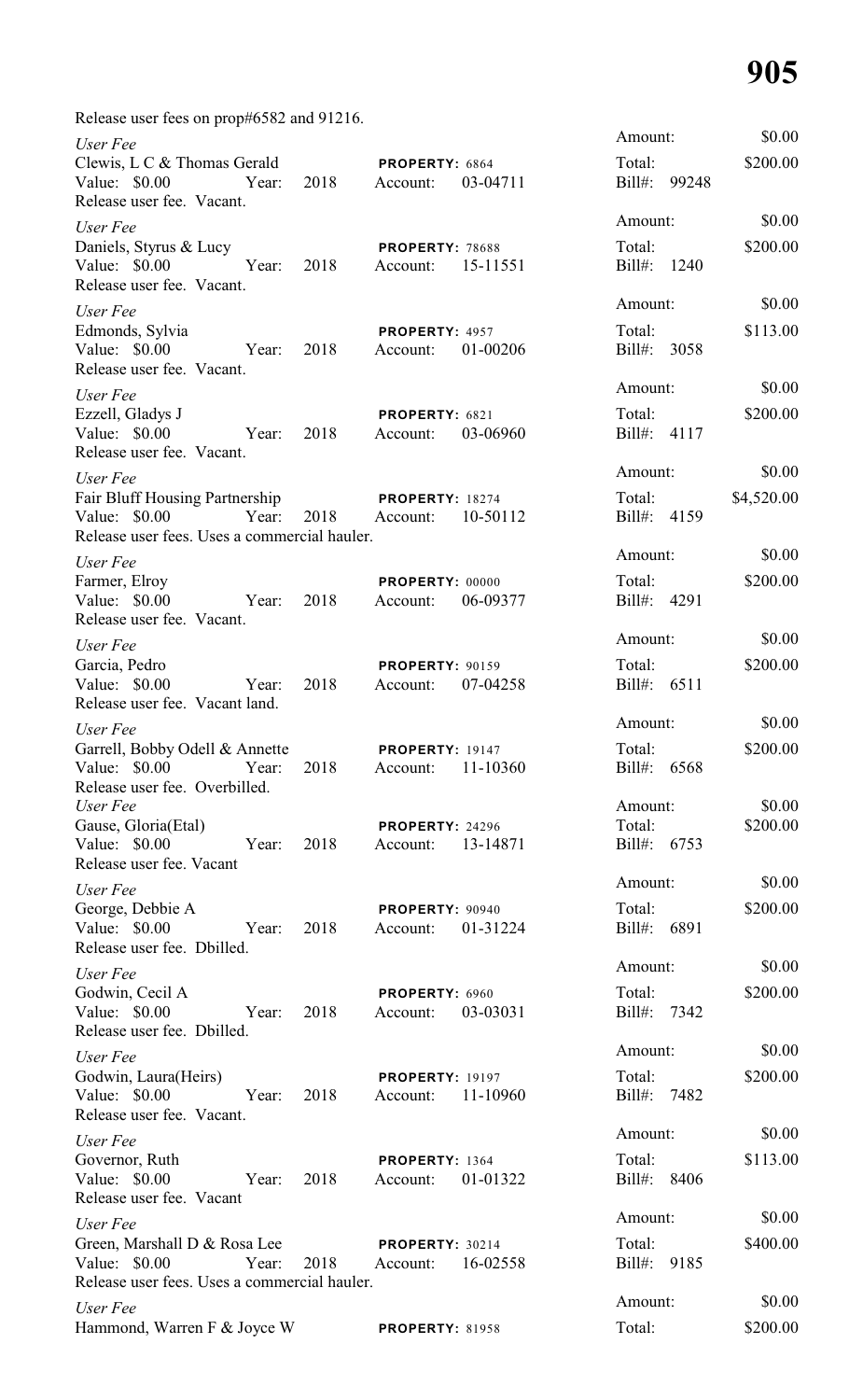|                                | Value: \$0.00 Year:<br>Release user fee. Vacant                             |            | 2018          | Account:                            | 16-07301 | $Bill#$ :<br>10033     |                    |
|--------------------------------|-----------------------------------------------------------------------------|------------|---------------|-------------------------------------|----------|------------------------|--------------------|
| User Fee                       |                                                                             |            |               |                                     |          | Amount:                | \$0.00             |
|                                | Harwood, Vickie Cartrette                                                   |            |               | PROPERTY: 76294                     |          | Total:                 | \$200.00           |
|                                | Value: \$0.00 Year:<br>Release user fee. Dbilled.                           |            | 2018          | Account:                            | 11-00953 | Bill#: 10778           |                    |
| User Fee                       |                                                                             |            |               |                                     |          | Amount:                | \$0.00             |
|                                | Hoffman, timohy William & Cassie PROPERTY: 00000                            |            |               |                                     |          | Total:                 | \$2,200.00         |
| Value: $$0.00$                 | Year:<br>Release user fees. Uses a commercial hauler.                       |            | 2018 Account: |                                     | 13-03372 | Bill#: 12625           |                    |
| User Fee                       | Hooks, Margaret Suggs                                                       |            |               | PROPERTY: 00000                     |          | Amount:<br>Total:      | \$0.00<br>\$200.00 |
|                                | Value: \$0.00 Year:<br>Release user fee. Vacant.                            |            | 2018          | Account: 07-05832                   |          | Bill#: 12841           |                    |
| User Fee                       |                                                                             |            |               |                                     |          | Amount:                | \$0.00             |
|                                | Inman, William Milton                                                       |            |               | <b>PROPERTY: 60250</b>              |          | Total:                 | \$200.00           |
|                                | Value: \$0.00 Year:<br>Release user fee. Dbilled.                           |            | 2018          | Account:                            | 12-12920 | Bill#: 13663           |                    |
| User Fee                       |                                                                             |            |               |                                     |          | Amount:                | \$0.00             |
|                                | Jackson, Lois Ann                                                           |            |               | PROPERTY: 7545                      |          | Total:                 | \$200.00           |
|                                | Value: \$0.00 Year:<br>Release user fee. Dbilled.                           |            | 2018          | Account: 03-00459                   |          | Bill#: 13947           |                    |
| User Fee                       |                                                                             |            |               |                                     |          | Amount:                | \$0.00             |
|                                | Jacobs, George & Minnie<br>Value: \$0.00 Year:<br>Release user fee. Vacant. |            | 2018          | PROPERTY: 8971<br>Account: 04-08120 |          | Total:<br>Bill#: 14123 | \$200.00           |
|                                |                                                                             |            |               |                                     |          | Amount:                | \$0.00             |
| User Fee<br>James, Patsy S     |                                                                             |            |               | <b>PROPERTY: 00000</b>              |          | Total:                 | \$200.00           |
|                                | Value: \$0.00 Year:<br>Release user fee. Vacant.                            |            | 2018          | Account:                            | 01-01305 | Bill#: 14429           |                    |
| User Fee                       |                                                                             |            |               |                                     |          | Amount:                | \$0.00             |
|                                | Johnson, Russell L & Jimmie N <b>PROPERTY</b> : 26685                       |            |               |                                     |          | Total:                 | \$200.00           |
| Value: \$0.00                  | Release user fee. Vacant                                                    | Year: 2018 |               | Account:                            | 14-02649 | Bill#: 15064           |                    |
| User Fee                       |                                                                             |            |               |                                     |          | Amount:                | \$0.00             |
| Joseph, Doris<br>Value: \$0.00 | Release user fee. Dbilled.                                                  | Year:      | 2018          | <b>PROPERTY: 28667</b><br>Account:  | 15-05633 | Total:<br>Bill#: 15643 | \$200.00           |
| User Fee                       |                                                                             |            |               |                                     |          | Amount:                | \$0.00             |
|                                | Kent Place Apartments LLC                                                   |            |               | <b>PROPERTY: 6141</b>               |          | Total:                 | \$7,232.00         |
|                                | Value: \$0.00 Year:<br>Release user fees. Uses a commercial hauler          |            |               | 2018 Account:                       | 02-05620 | Bill#: 16028           |                    |
| User Fee                       |                                                                             |            |               |                                     |          | Amount:                | \$0.00             |
| Value: \$0.00                  | Livingston, Jeanette                                                        | Year:      | 2018          | <b>PROPERTY: 16248</b><br>Account:  | 09-16740 | Total:<br>Bill#: 17949 | \$200.00           |
| User Fee                       | Release user fee. 1 house vacant.                                           |            |               |                                     |          | Amount:                | \$0.00             |
|                                | Long, Allene L.                                                             |            |               | PROPERTY: 7306                      |          | Total:                 | \$200.00           |
| Value: \$0.00                  | Relese user fee. Unliveable.                                                | Year:      | 2018          | Account:                            | 03-01517 | Bill#: 18074           |                    |
| User Fee                       |                                                                             |            |               |                                     |          | Amount:                | \$0.00             |
|                                | Martin, Edward Q & Aylanna<br>Value: $$0.00$<br>Year:                       |            | 2018          | PROPERTY: 90254<br>Account:         | 15-00208 | Total:<br>Bill#: 19423 | \$200.00           |
|                                | Release user fee. Vacant.                                                   |            |               |                                     |          |                        |                    |
| User Fee                       |                                                                             |            |               |                                     |          | Amount:                | \$0.00             |
| Value: \$0.00                  | Mason, James R L & Kerry Jean<br>Release user fee. Vacant.                  | Year:      | 2018          | <b>PROPERTY: 92120</b><br>Account:  | 13-00652 | Total:<br>Bill#: 19556 | \$200.00           |
| User Fee                       |                                                                             |            |               |                                     |          | Amount:                | \$0.00             |
|                                |                                                                             |            |               |                                     |          |                        |                    |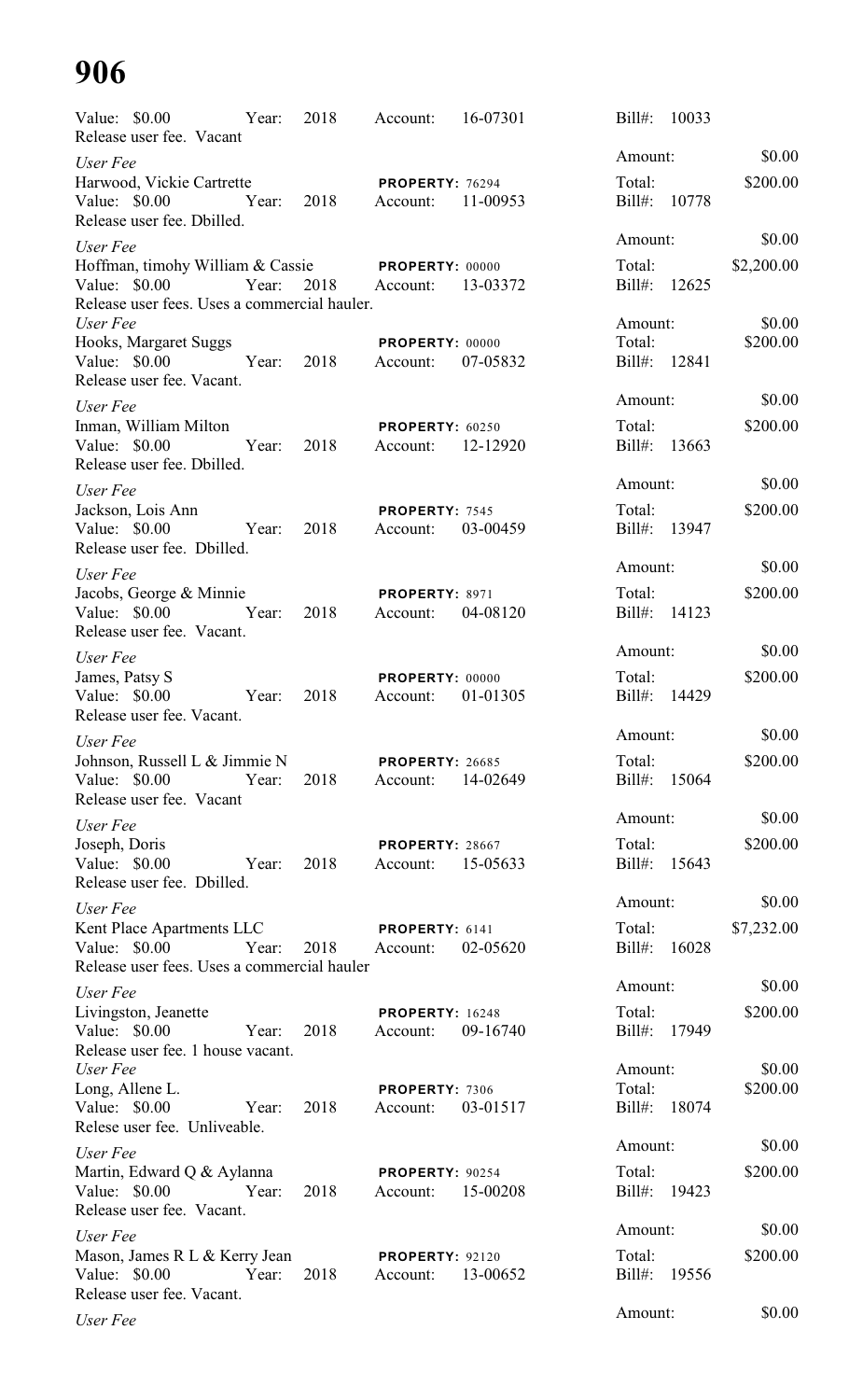| McAlister, Denise Fogle<br>Release user fee. Dbilled.                                             |      | PROPERTY: 86624                                | Total:<br>Bill#: 19748 | \$200.00 |
|---------------------------------------------------------------------------------------------------|------|------------------------------------------------|------------------------|----------|
| User Fee                                                                                          |      |                                                | Amount:                | \$0.00   |
| McDonald, Calhoun(Heirs) PROPERTY: 3367<br>Value: \$0.00 Year: 2018<br>Release 2 cans Overbilled. |      | Account: 01-55420                              | Total:<br>Bill#: 20050 | \$400.00 |
| User Fee                                                                                          |      |                                                | Amount:                | \$0.00   |
| McDuffie, James K.<br>Value: \$0.00 Year: 2018<br>Release user fee. Dbilled.                      |      | <b>PROPERTY: 77553</b><br>Account: 13-25581    | Total:<br>Bill#: 20156 | \$200.00 |
| User Fee                                                                                          |      |                                                | Amount:                | \$0.00   |
| McKeithan, Sadie (Heirs) PROPERTY: 7472<br>Value: \$0.00 Year: 2018<br>Release user fee. Vacant.  |      | Account: 03-15880                              | Total:<br>Bill#: 20373 | \$200.00 |
| User Fee                                                                                          |      |                                                | Amount:                | \$0.00   |
| McLaurin, Sarah Mae<br>Value: \$0.00 Year:<br>Release user fee. Vacant.                           | 2018 | <b>PROPERTY: 19647</b><br>Account: 11-16820    | Total:<br>Bill#: 20625 | \$200.00 |
| User Fee                                                                                          |      |                                                | Amount:                | \$0.00   |
| Monroe, Thomas G $\&$ Julie PROPERTY: 6598<br>Value: \$0.00 Year:<br>Release user fee. Vacant.    | 2018 | Account: 03-02759                              | Total:<br>Bill#: 22360 | \$200.00 |
| User Fee                                                                                          |      |                                                | Amount:                | \$0.00   |
| Mt Olive Holiness Church<br>Value: \$0.00<br>Year: 2018 Account:<br>Release user fee. Vacant.     |      | <b>PROPERTY: 10448</b><br>06-50055             | Total:<br>Bill#: 22895 | \$113.00 |
| User Fee                                                                                          |      |                                                | Amount:                | \$0.00   |
| Myers, Zella J.<br>Value: \$0.00<br>Year:<br>Release user fee. Dbilled.                           | 2018 | <b>PROPERTY: 80505</b><br>06-26613<br>Account: | Total:<br>Bill#: 23097 | \$400.00 |
| User Fee                                                                                          |      |                                                | Amount:                | \$0.00   |
| Nobles, Jimmy & Peggy<br>Value: \$0.00<br>Year:<br>Release user fee. Vacant.                      | 2018 | PROPERTY: 24098<br>13-30165<br>Account:        | Total:<br>Bill#: 23880 | \$226.00 |
| User Fee                                                                                          |      |                                                | Amount:                | \$0.00   |
| Perry, Geneva M. Dew<br>Value: \$0.00<br>Year:<br>Release user fee. Vacant.                       | 2018 | <b>PROPERTY: 18979</b><br>11-00426<br>Account: | Total:<br>Bill#: 25443 | \$200.00 |
| User Fee                                                                                          |      |                                                | Amount:                | \$0.00   |
| Porcelli, Michael Anthony<br>Value: \$0.00<br>Year:<br>Release user fee. Dbilled.                 | 2018 | <b>PROPERTY: 83719</b><br>Account:<br>07-01914 | Total:<br>Bill#: 26077 | \$200.00 |
| User Fee                                                                                          |      |                                                | Amount:                | \$0.00   |
| Powell, Ardell<br>Value: \$0.00<br>Year:<br>Release user fee. Vcant.                              | 2018 | PROPERTY: 00000<br>14-09582<br>Account:        | Total:<br>Bill#: 26234 | \$200.00 |
| User Fee                                                                                          |      |                                                | Amount:                | \$0.00   |
| Powell, Mary B & Children<br>Value: \$0.00<br>Year:<br>Release user fee. Vacant.                  | 2018 | <b>PROPERTY: 19911</b><br>11-21240<br>Account: | Total:<br>Bill#: 26455 | \$200.00 |
| User Fee                                                                                          |      |                                                | Amount:                | \$0.00   |
| Price, Mary Sue<br>Value: \$0.00<br>Year:<br>Release user fee. Can listed on act#01-72942         | 2018 | PROPERTY: 2164<br>01-73113<br>Account:         | Total:<br>Bill#: 26814 | \$200.00 |
| User Fee                                                                                          |      |                                                | Amount:                | \$0.00   |
| Prince, Don Wayne & Pamela<br>Value: \$0.00<br>Year:<br>Release user fee. Vacant                  | 2018 | <b>PROPERTY: 78285</b><br>03-02510<br>Account: | Total:<br>Bill#: 27089 | \$200.00 |
| User Fee                                                                                          |      |                                                | Amount:                | \$0.00   |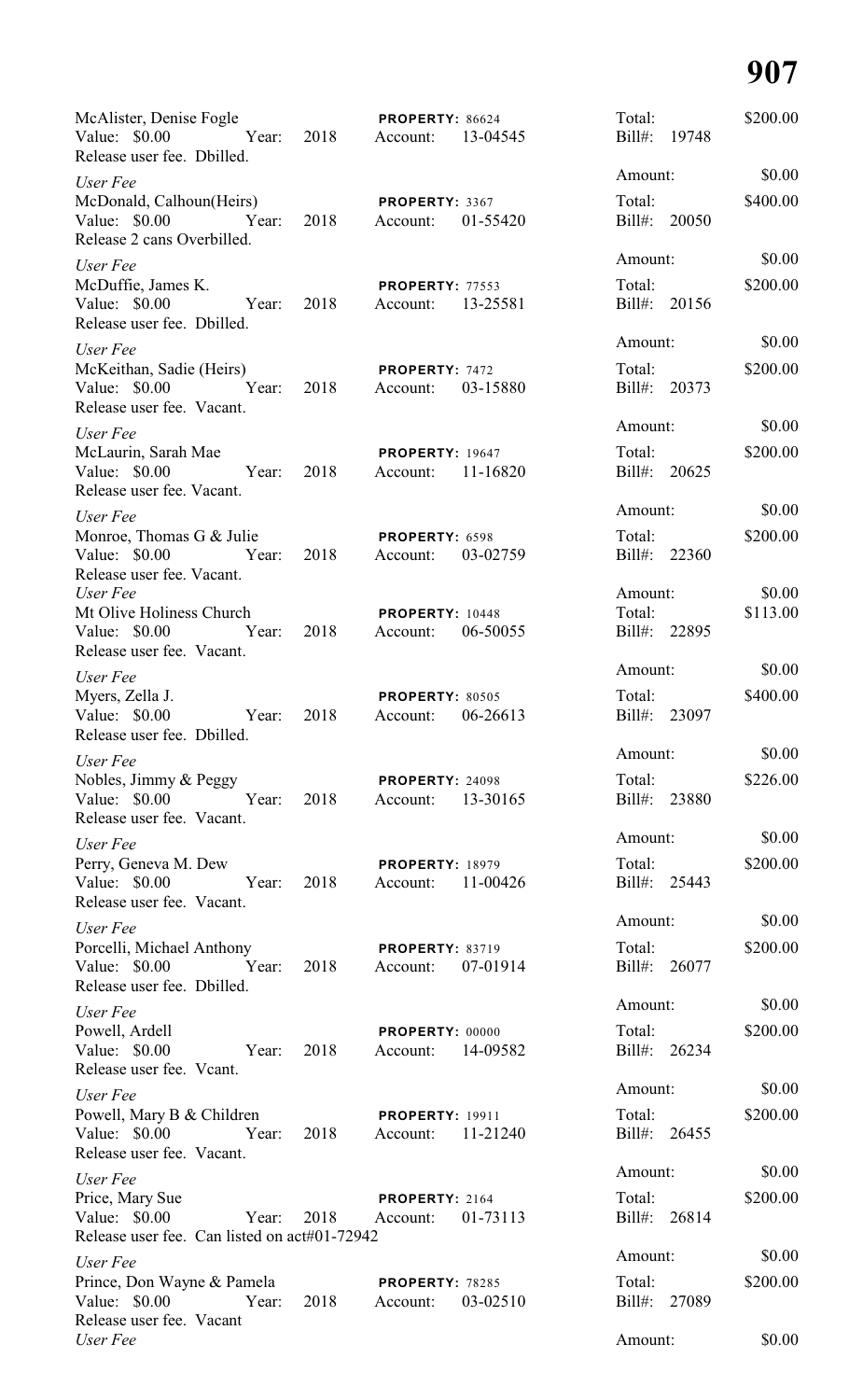| Prince, Don Wayne & Pamela<br>Value: \$0.00<br>Release user fee. Vacant                          | Year: | 2018 | <b>PROPERTY: 82955</b><br>Account: | 09-24294 | Total:<br>Bill#: 27087            |       | \$200.00           |
|--------------------------------------------------------------------------------------------------|-------|------|------------------------------------|----------|-----------------------------------|-------|--------------------|
| User Fee                                                                                         |       |      |                                    |          | Amount:                           |       | \$0.00             |
| Prince, Don Wayne & Pamela<br>Value: $$0.00$<br>Release user fee. Overbilled.                    | Year: | 2018 | PROPERTY: 10088<br>Account:        | 06-03908 | Total:<br>Bill#: 27095            |       | \$200.00           |
| User Fee<br>Prince, DonWayne<br>Value: \$0.00<br>Release user fee. Vacant                        | Year: | 2018 | PROPERTY: 97927<br>Account:        | 07-00936 | Amount:<br>Total:<br>Bill#: 27091 |       | \$0.00<br>\$200.00 |
| User Fee<br>Reaves, Debbie<br>Value: \$0.00<br>Release user fee. Home burned 2017.               | Year: | 2018 | <b>PROPERTY: 79176</b><br>Account: | 11-04555 | Amount:<br>Total:<br>Bill#: 27705 |       | \$0.00<br>\$200.00 |
| User Fee<br>Reaves, Debra G<br>Value: $$0.00$<br>Release user fee. Overbilled.                   | Year: | 2018 | PROPERTY: 90439<br>Account:        | 09-05918 | Amount:<br>Total:<br>Bill#: 27706 |       | \$0.00<br>\$400.00 |
| User Fee<br><b>Renfrow Larry</b><br>Value: $$0.00$<br>Rlease user fee. Uses a commercial hauler. | Year: | 2018 | PROPERTY: 93613<br>Account:        | 11-04662 | Amount:<br>Total:<br>$Bill#$ :    | 28136 | \$0.00<br>\$400.00 |
| User Fee<br>Richardson, Patricia<br>Value: \$0.00<br>Release portion of user fee. Billing error. | Year: | 2018 | PROPERTY: 88287<br>Account:        | 11-02506 | Amount:<br>Total:<br>Bill#:       | 28321 | \$0.00<br>\$100.00 |
| User Fee<br>Shipman, Evelyn J.(Dec)<br>Value: $$0.00$<br>Release user fee. Vacant.               | Year: | 2018 | PROPERTY: 27034<br>Account:        | 14-13740 | Amount:<br>Total:<br>Bill#:       | 30655 | \$0.00<br>\$200.00 |
| User Fee<br>Simmons, Joseph Frank<br>Value: \$0.00<br>Release user fee. Vacant                   | Year: | 2018 | <b>PROPERTY: 16788</b><br>Account: | 09-26520 | Amount:<br>Total:<br>Bill#: 31010 |       | \$0.00<br>\$200.00 |
| User Fee<br>Smith, Auguline<br>Value: $$0.00$<br>Release user fees. Dbilled.                     | Year: | 2018 | PROPERTY: 88024<br>Account:        | 01-01902 | Amount:<br>Total:<br>Bill#: 31595 |       | \$0.00<br>\$200.00 |
| User Fee<br>Soles, Jeffrey L.<br>Value: \$0.00<br>Release user fee. Dbilled.                     | Year: | 2018 | <b>PROPERTY: 27086</b><br>Account: | 14-05819 | Amount:<br>Total:<br>Bill#: 32580 |       | \$0.00<br>\$200.00 |
| User Fee<br>Spivey, Danny Houston<br>Value: $$0.00$<br>Release user fees. Dbilled.               | Year: | 2018 | <b>PROPERTY: 86517</b><br>Account: | 09-01150 | Amount:<br>Total:<br>Bill#: 33326 |       | \$0.00<br>\$200.00 |
| User Fee<br>Tedder Frederick Alan<br>Value: \$0.00<br>Release user fee. Billed in error.         | Year: | 2009 | PROPERTY: 00000<br>Account:        | 11-01219 | Amount:<br>Total:<br>Bill#: 73620 |       | \$0.00<br>\$210.00 |
| User Fee<br>Thomas, Loretta Faye ETAL<br>Value: $$0.00$<br>Year:<br>Release user fee. Vacant.    |       | 2018 | <b>PROPERTY: 11838</b><br>Account: | 06-39456 | Amount:<br>Total:<br>Bill#: 35900 |       | \$0.00<br>\$113.00 |
| User Fee<br>Thompson, Julian A<br>Value: $$0.00$<br>Release user fee. Vacant.                    | Year: | 2018 | PROPERTY: 9555<br>Account:         | 04-15580 | Amount:<br>Total:<br>Bill#: 36155 |       | \$0.00<br>\$200.00 |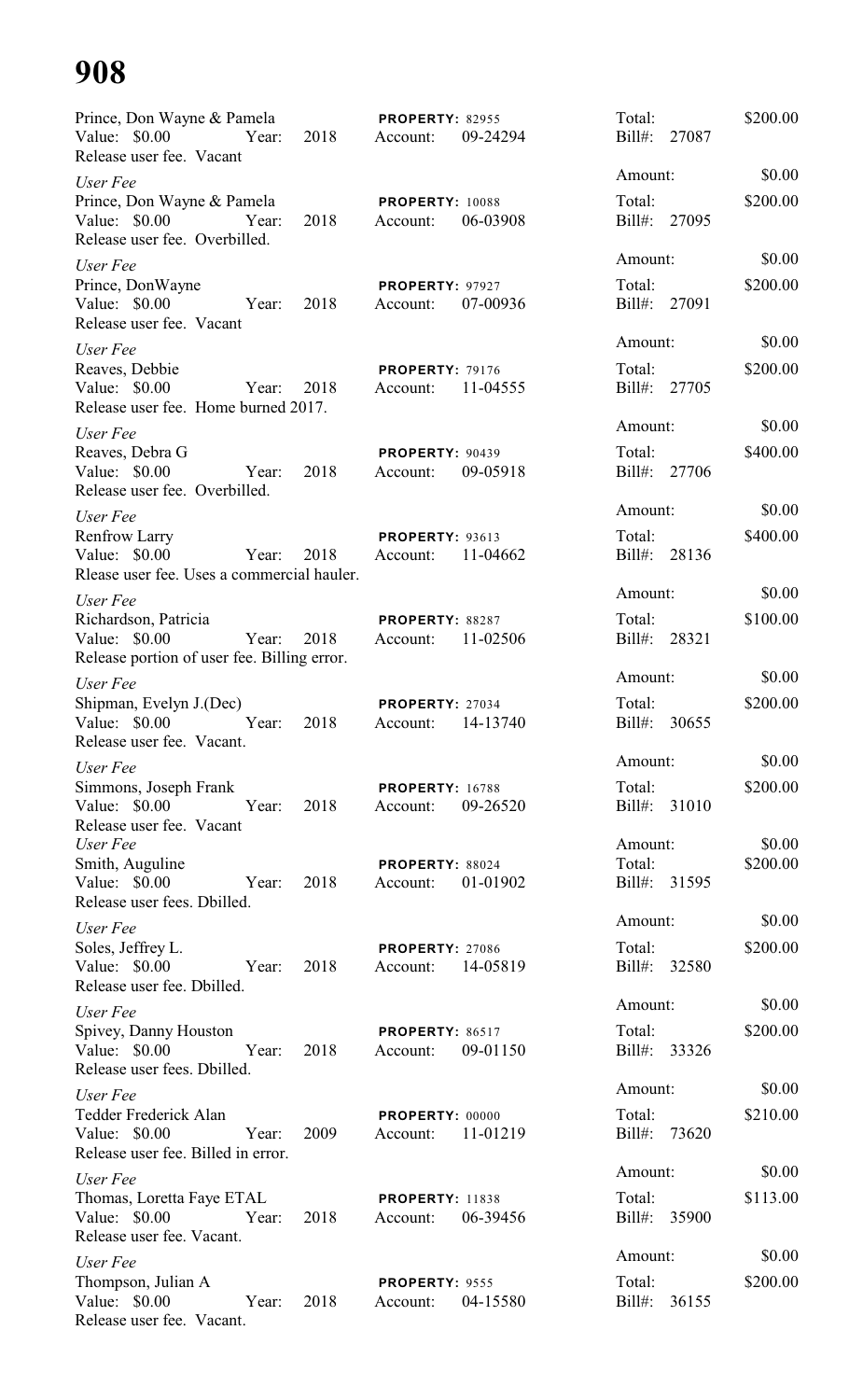| User Fee                                                                                    |       |      |                                    |          | Amount:                |       | \$0.00   |
|---------------------------------------------------------------------------------------------|-------|------|------------------------------------|----------|------------------------|-------|----------|
| Vaught, Marco<br>Value: \$0.00<br>Release user fee. Dbilled.                                | Year: | 2018 | PROPERTY: 98041<br>Account:        | 07-00160 | Total:<br>Bill#: 37425 |       | \$200.00 |
| User Fee                                                                                    |       |      |                                    |          | Amount:                |       | \$0.00   |
| Vereen, John & Ernest<br>Value: \$0.00<br>Release user fee. Vacant.                         | Year: | 2018 | <b>PROPERTY: 18375</b><br>Account: | 10-17660 | Total:<br>Bill#: 37480 |       | \$113.00 |
| User Fee                                                                                    |       |      |                                    |          | Amount:                |       | \$0.00   |
| Walters, Carolyn S<br>Value: \$0.00<br>Release user fee. Vacant                             | Year: | 2018 | <b>PROPERTY: 63030</b><br>Account: | 07-18495 | Total:<br>Bill#: 38072 |       | \$200.00 |
| User Fee                                                                                    |       |      |                                    |          | Amount:                |       | \$0.00   |
| Walters, Marcus David & Gloria<br>Value: $$0.00$<br>Release user fee. Vacant.               | Year: | 2018 | <b>PROPERTY: 98526</b><br>Account: | 10-05419 | Total:<br>Bill#: 38113 |       | \$113.00 |
| User Fee                                                                                    |       |      |                                    |          | Amount:                |       | \$0.00   |
| Ward, Joyce S<br>Value: \$0.00<br>Release user fee. Vacant.                                 | Year: | 2018 | <b>PROPERTY: 16869</b><br>Account: | 09-32220 | Total:<br>Bill#:       | 38665 | \$200.00 |
| User Fee                                                                                    |       |      |                                    |          | Amount:                |       | \$0.00   |
| White, Jason McCrue<br>Value: \$0.00<br>Release user fees. Homes owned by different owners. | Year: | 2018 | <b>PROPERTY: 25906</b><br>Account: | 13-01609 | Total:<br>Bill#:       | 40017 | \$600.00 |
| User Fee                                                                                    |       |      |                                    |          | Amount:                |       | \$0.00   |
| White, Jerry R Jr.<br>Value: \$0.00<br>Release user fee. Dbilled.                           | Year: | 2018 | PROPERTY: 82107<br>Account:        | 14-02623 | Total:<br>Bill#:       | 40025 | \$200.00 |
| User Fee                                                                                    |       |      |                                    |          | Amount:                |       | \$0.00   |
| Williamson, Lizzie(Heirs)<br>Value: \$0.00<br>Release user fee. Vacant.                     | Year: | 2018 | PROPERTY: 6268<br>Account:         | 02-07660 | Total:<br>Bill#:       | 41171 | \$200.00 |
| User Fee                                                                                    |       |      |                                    |          | Amount:                |       | \$0.00   |
| Woodell, Linda Cribb & Terry Wayne<br>Value: \$0.00<br>Release user fee. Dbilled.           | Year: | 2018 | <b>PROPERTY: 94891</b><br>Account: | 13-00534 | Total:<br>Bill#:       | 41645 | \$200.00 |

## **Agenda Item #14: PUBLIC INPUT:**

Chairman Burroughs opened the floor for Public Input. The following spoke.

## **Christopher Schuh, 5217 Miller Road, Tabor City, NC 28463:** stated the following:

- 1. I am still trying to get power to my building on 5217 Miller Road;
- 2. I have had discussions with both Mr. Stephens and Waylon, the building inspector;
- 3. It appears to me that Mr. Waylon is trying to do the right thing and he knows the panel box is safe;
- 4. Mr. Waylon informed me that he was ordered by Mr. Stephens not to issue the final permit;
- 5. The problem that I have is that there is no due process to be followed;
- 6. I found from your website, a Building Inspections Advisory Board was established in 1994, and is not being administered; **and**
- 7. I am requesting these records involving the Building Inspections Board, and also for electrical power to be sent to me.

## **Agenda Item #15: COMMENTS:**

Chairman Burroughs opened the floor for comments. The following spoke.

#### B. **Board of Commissioners:**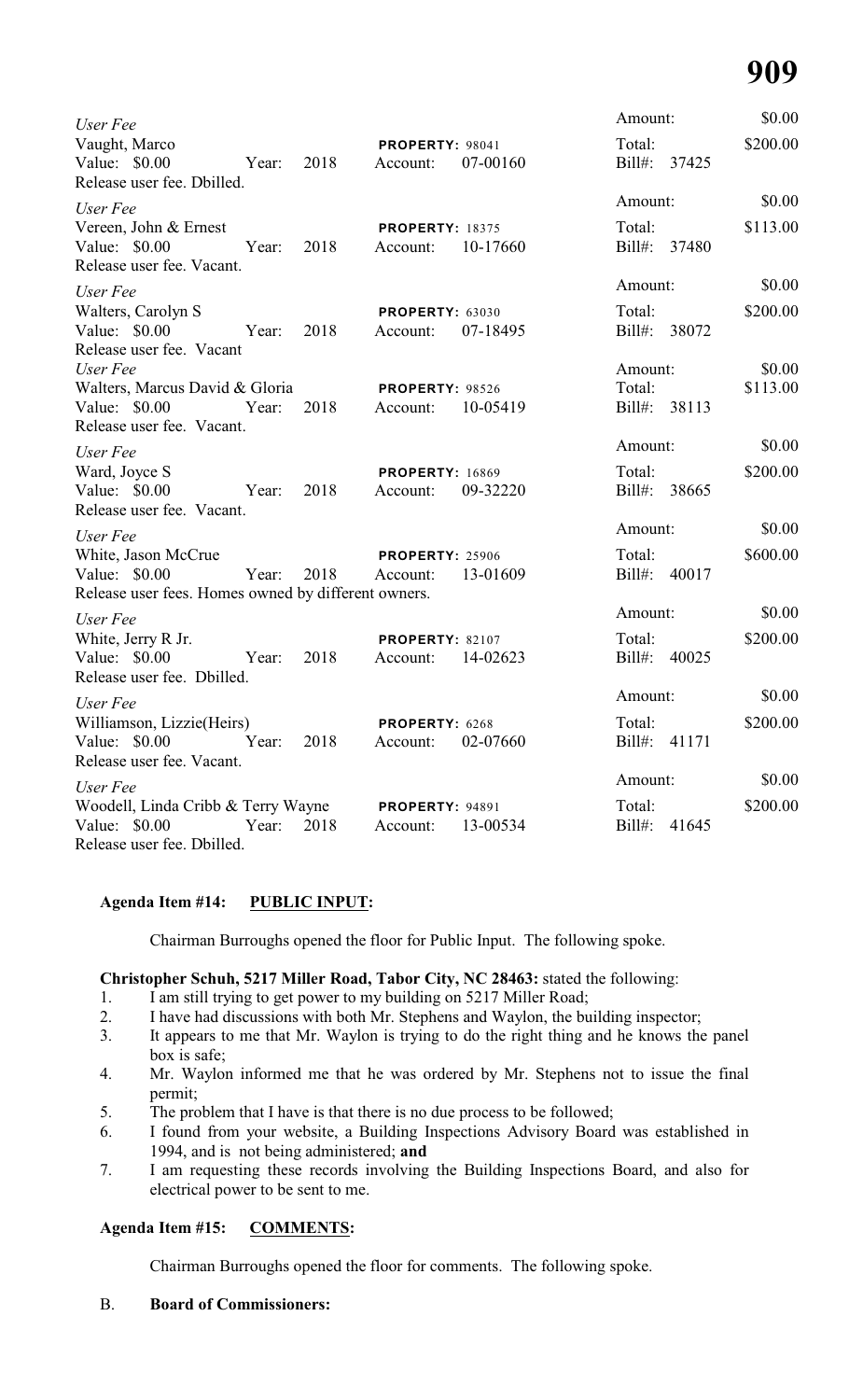#### 1. **Commissioner Bullard:** stated the following:

-I want a response from Mr. Stephens, in writing, sent to Mr. Schuh and copy of the response be given to each Board member; **and** -I would like for a meeting to be set up with the Sheriff and this Board to discuss the \$3 million budget.

2. **Commissioner Prevatte:** stated the following:

-I have noticed an influx of garbage everywhere, and this is not storm related; -Please dispose of your garbage in a responsible manner; **and** -This appearance puts a damper on Columbus County.

3. **Commissioner McMillian:** stated the following:

-We have been asking Representative Brendon Jones, Senators Danny Britt and Bill Rabon to help Columbus County with some of our problems that we are experiencing; **and**

-I would like for this Board to invite these gentlemen to a meeting for discussion in depth relative to these requests.

After discussion was conducted, it was the general consensus of the Board for the date of the invitation to be after the Board Retreat.

## **MOTION:**

Commissioner McMillian made a motion to invite Representative Brendon Jones, Senators Danny Britt and Bill Rabon to a meeting for discussion in depth relative to the problems we are experiencing in Columbus County, seconded by Commissioner Bullard. The motion unanimously passed.

#### 4. **Commissioner Byrd:** stated the following:

-Relative to the meter box request by Mr. Schuh, both sides need to meet and reach a compromise to this situation;

-I was traveling on Highway 74 West in Robeson County yesterday and noticed they have built access roads on Creek Road and Broadridge Road;

-In Columbus County, the Highway 74 road construction is hurting three (3) businesses and destroying communities;

-If the needed ramps could be constructed at this time, it would be beneficial to all the people and businesses that are being affected; **and**

-The insurance for our law officers we have now is not enough and needs to be considered during budget time.

5. **Chairman Burroughs:** stated the following:

-We have two (2) events scheduled in the near future, one (1) on February  $19<sup>th</sup>$ , and one (1) on February  $25<sup>th</sup>$ ; and

-I need John Ganous to contact me.

#### **RECESS REGULAR SESSION and enter into CLOSED SESSION in ACCORDANCE with N.C.G.S. § 143-318.11(a) (3) ATTORNEY-CLIENT PRIVILEGE, and (6) PERSONNEL:**

At 7:28 P.M., Commissioner Byrd made a motion to recess Regular Session and enter into Closed Session in accordance with N.C.G.S. § 143-318.11(a) (3) Attorney-Client Privilege, and (6) Personnel, seconded by Commissioner McDowell. The motion unanimously passed.

#### **Agenda Item #16: CLOSED SESSION in ACCORDANCE with N.C.G.S. § 143-318.11(a) (3) ATTORNEY-CLIENT PRIVILEGE, and (6) PERSONNEL:**

No official action was taken.

## **ADJOURN CLOSED SESSION and resume REGULAR SESSION:**

At 8:35 P.M., Commissioner Byrd made a motion to adjourn Closed Session and resume Regular Session, seconded by Vice Chairman Russ. The motion unanimously passed.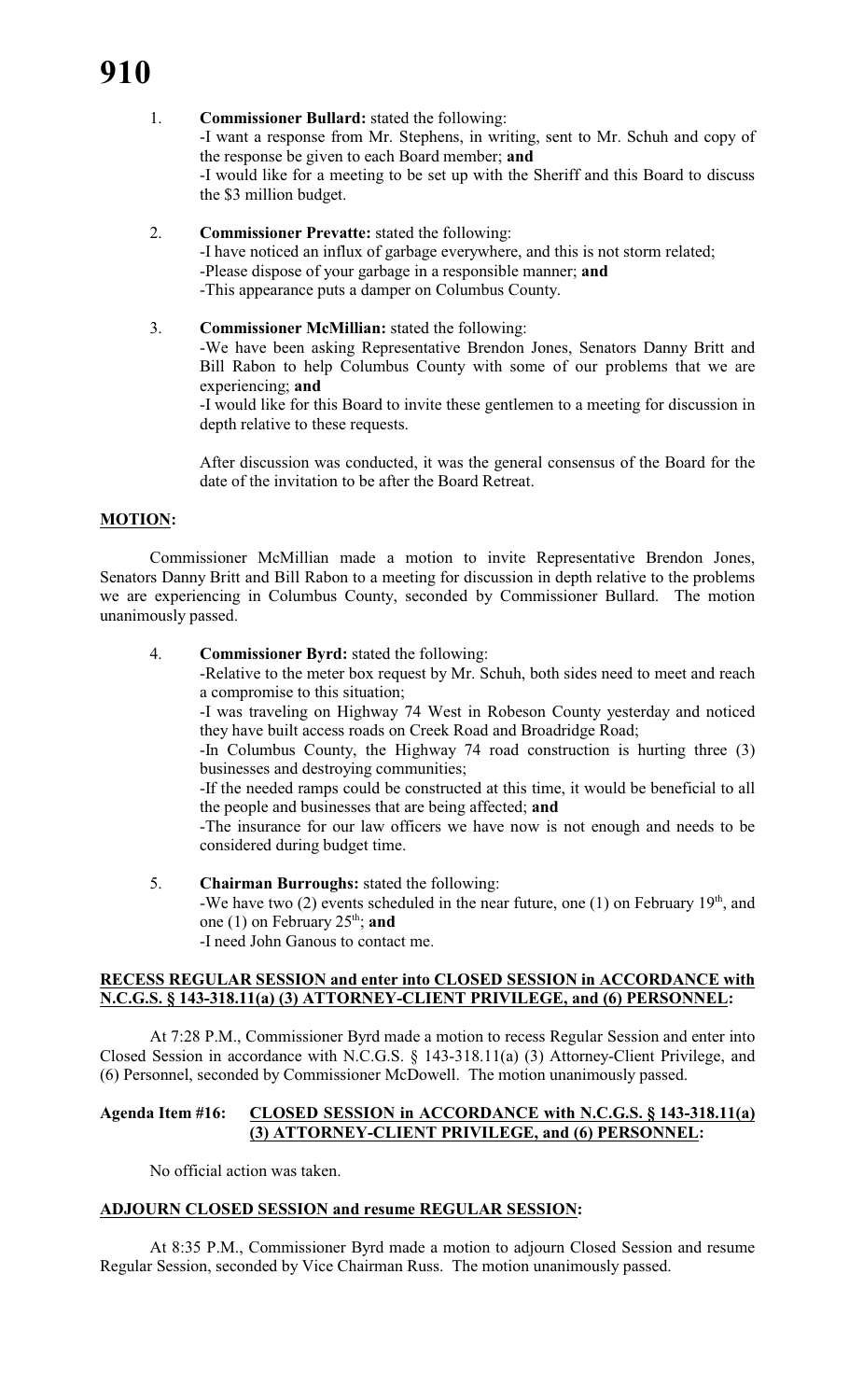#### **READING and APPROVAL of CLOSED SESSION GENERAL ACCOUNT:**

Chairman Burroughs requested that Amanda B. Prince, County Attorney, to orally read the Closed Session General Account. Ms. Prince orally read the following: *"The Board of Commissioners discussed pending legal matters and personnel, and conducted evaluations with the County Manager and Clerk to the Board"*.

Commissioner Byrd made a motion to approve the Closed Session General Account, seconded by Commissioner McDowell. The motion unanimously passed.

#### **Agenda Item #17: ADJOURNMENT:**

At 8:37 P.M., Commissioner McDowell made a motion to adjourn, seconded by Commissioner McMillian. The motion unanimously passed.

**\_\_\_\_\_\_\_\_\_\_\_\_\_\_\_\_\_\_\_\_\_\_\_\_\_\_\_\_ \_\_\_\_\_\_\_\_\_\_\_\_\_\_\_\_\_\_\_\_\_\_\_\_\_\_\_\_\_\_\_\_\_\_\_\_**

#### **APPROVED:**

**JUNE B. HALL, Clerk to Board TRENT BURROUGHS, Chairman**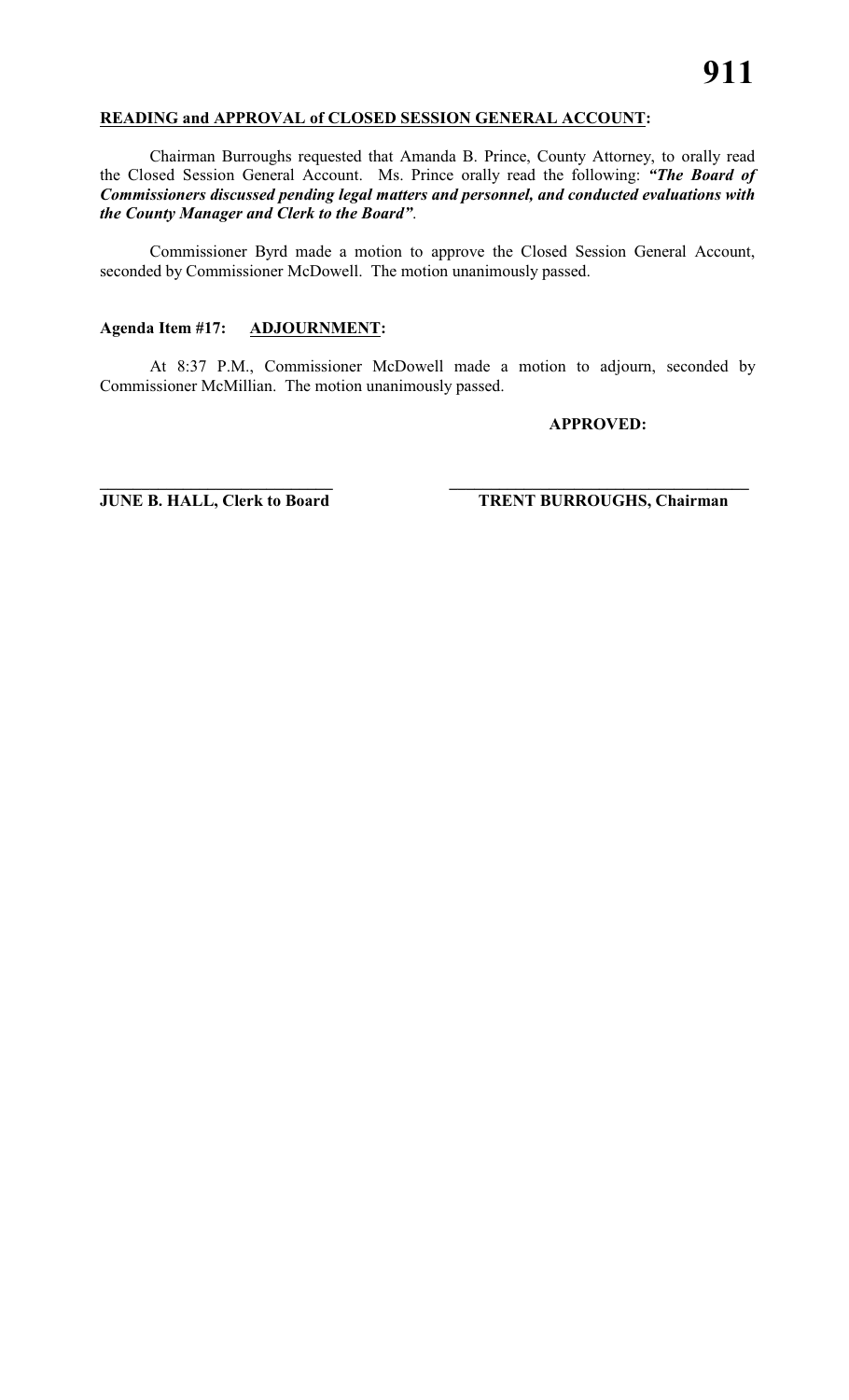#### **COLUMBUS COUNTY WATER and SEWER DISTRICTS I, II, III, IV AND V COMBINATION BOARD MEETING Monday, February 18, 2019 6:53 P.M.**

The Honorable Columbus County Commissioners met on the above stated date and at the above stated time in the Dempsey B. Herring Courthouse Annex Building, located at 112 West Smith Street, Whiteville, North Carolina, to act as the Columbus County Water and Sewer District I Board.

#### **COMMISSIONERS PRESENT: APPOINTEES PRESENT:**

Giles E. Byrd Ricky Bullard Charles T. McDowell

**Trent Burroughs, Chairman** Mike Stephens, **County Manager** P. Edwin Russ, Vice-Chairman Amanda B. Prince, County Attorney Jerome McMillian June B. Hall, **Clerk to the Board** James E. Prevatte Bobbie Faircloth, **Finance Officer**

#### **MEETING CALLED TO ORDER:**

At 6:53 P.M., Chairman Trent Burroughs called the **combination meeting** of Columbus County Water and Sewer Districts I, II, III, IV and V Board Meeting to order.

#### **Agenda Item #10: COLUMBUS COUNTY WATER and SEWER DISTRICTS I, II, III, IV and V - APPROVAL of BOARD MEETING MINUTES:**

February 04, 2019 **Combination Meeting** of Columbus County Water and Sewer Districts I, II, III, IV and V Board Meeting **(5 sets)**

Commissioner Byrd made a motion to approve the February 04, 2019 Columbus County Water and Sewer District I Board Meeting Minutes, as recorded, seconded by Commissioner Prevatte. The motion unanimously passed.

#### **Agenda Item #11: COLUMBUS COUNTY WATER and SEWER DISTRICTS I, II, III, IV and V - APPROVAL of JULY, AUGUST and SEPTEMBER, 2018 MONTHLY BILLING ADJUSTMENTS:**

Harold Nobles, Public Utilities Director, requested Board approval of the following July, August and September, 2018 Monthly Billing Adjustments for Columbus County Water and Sewer District I.

| <b>DATE</b> | ACCT#       | <b>ACCT NAME</b>    | ADJ AMT | <b>REASON FOR ADJUSTMENT</b> |
|-------------|-------------|---------------------|---------|------------------------------|
| 7/6/2018    | 400650.0098 | <b>ANTHONY HILL</b> | \$90.04 | <b>BILLING ERROR</b>         |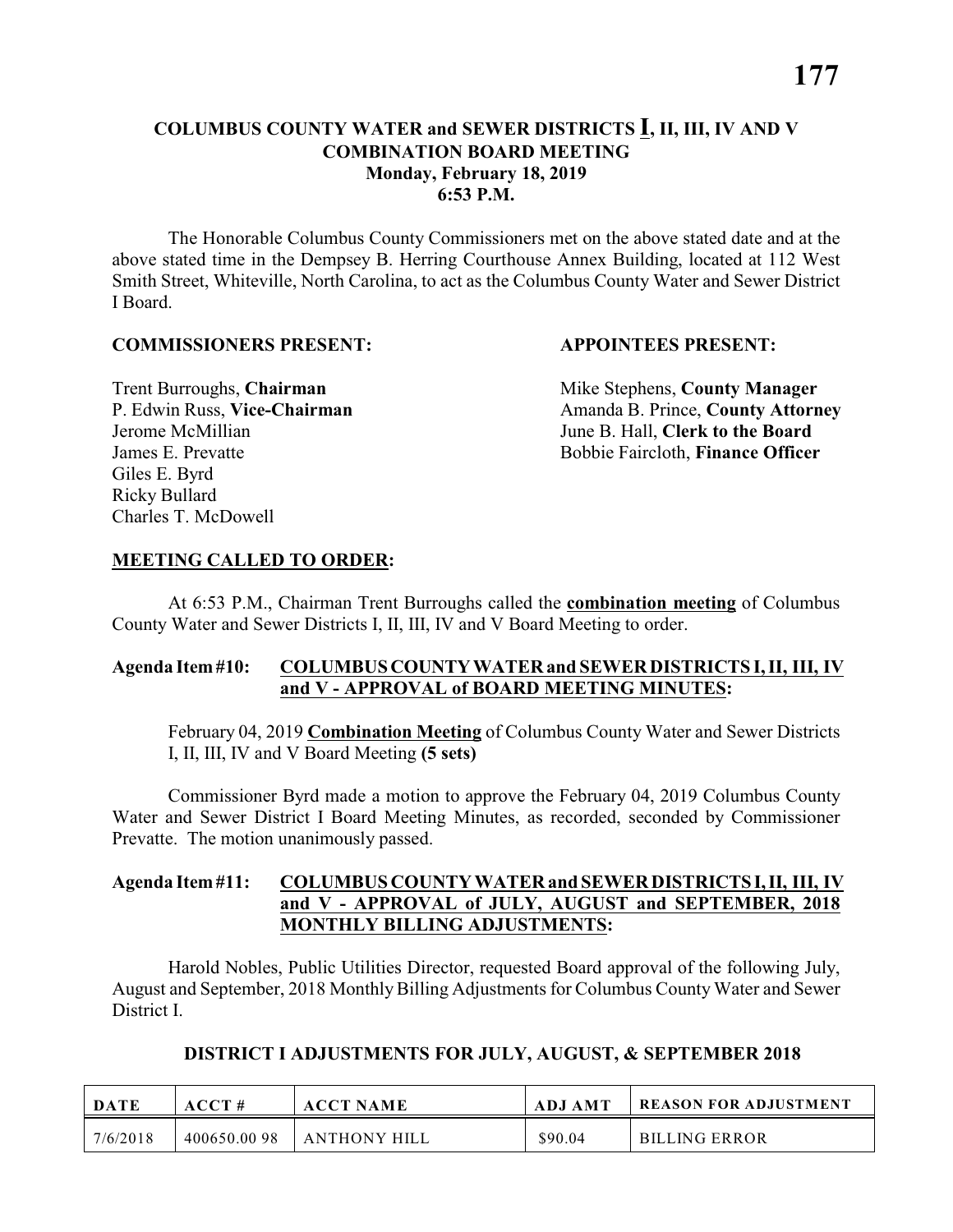| <b>DATE</b> | ACCT#        | <b>ACCT NAME</b>                       | <b>ADJ AMT</b> | <b>REASON FOR ADJUSTMENT</b> |
|-------------|--------------|----------------------------------------|----------------|------------------------------|
| 7/18/2018   | 104980.0098  | <b>LESLIE NORRIS</b>                   | \$44.34        | <b>POSTING ERROR</b>         |
| 7/18/2018   | 303100.0098  | <b>LOUISE FOWLER</b>                   | \$(114.89)     | <b>LEAK ADJUSTMENT</b>       |
| 7/25/2018   | 104960.0098  | <b>MARTY NORRIS</b>                    | \$(17.86)      | <b>BILLING ERROR</b>         |
| 7/25/2018   | 207390.0094  | <b>MATTHEW AUSTIN</b><br><b>MILLER</b> | \$(8.40)       | <b>BILLING ERROR</b>         |
| 7/25/2018   | 403660.0098  | MIKEAL SPIVEY                          | \$(68.00)      | <b>BILLING ERROR</b>         |
| 7/31/2018   | 105030.0098  | <b>SUSAN NANCE</b>                     | \$(7.99)       | <b>BILLING ERROR</b>         |
| 8/14/2018   | 104470.00 96 | <b>REX MCPHERSON</b>                   | \$(34.09)      | <b>BILLING ERROR</b>         |
| 8/14/2018   | 204550.0098  | <b>NORWOOD FIPPS</b>                   | \$(132.58)     | <b>LEAK ADJUSTMENT</b>       |
| 8/14/2018   | 400230.0093  | <b>TERRIA SUMNER</b>                   | \$25.00        | <b>SERVICE CALL FEE</b>      |
| 8/20/2018   | 201430.0098  | NORRIS COUNTRY STORE                   | \$(472.58)     | <b>LEAK ADJUSTMENT</b>       |
| 8/31/2018   | 400930.00 97 | <b>NELL BUFFKIN</b>                    | \$(5.74)       | <b>BILLING ERROR</b>         |
| 8/31/2018   | 401832.0098  | <b>CHRYSTAL NORRIS</b>                 | \$(72.50)      | <b>BILLING ERROR</b>         |
| 9/28/2018   | 104470.00 96 | <b>REX MCPHERSON</b>                   | \$(8.64)       | <b>BILLING ERROR</b>         |
| 9/28/2018   | 204550.0098  | <b>NORWOOD FIPPS</b>                   | \$(37.71)      | <b>LEAK ADJUSTMENT</b>       |
| 9/28/2018   | 401710.0095  | <b>CHRISTOPHER LONG</b>                | \$(606.08)     | <b>LEAK ADJUSTMENT</b>       |
| 9/28/2018   | 102180.0097  | <b>TOWN OF TABOR</b>                   | \$(5,235.20)   | <b>POSTING ERROR</b>         |

Vice Chairman P. Edwin Russ made a motion to approve the July, August and September, 2018 Monthly Billing Adjustments for Columbus County Water and Sewer District I, seconded by Commissioner McMillian. The motion unanimously passed.

#### **ADJOURNMENT:**

At 7:01 P.M., Commissioner Byrd made a motion to adjourn, seconded by Commissioner Bullard. The motion unanimously passed.

#### **APPROVED:**

\_\_\_\_\_\_\_\_\_\_\_\_\_\_\_\_\_\_\_\_\_\_\_\_\_\_\_\_\_ \_\_\_\_\_\_\_\_\_\_\_\_\_\_\_\_\_\_\_\_\_\_\_\_\_\_\_\_\_\_\_\_\_\_\_

**JUNE B. HALL, Clerk to Board TRENT BURROUGHS, Chairman**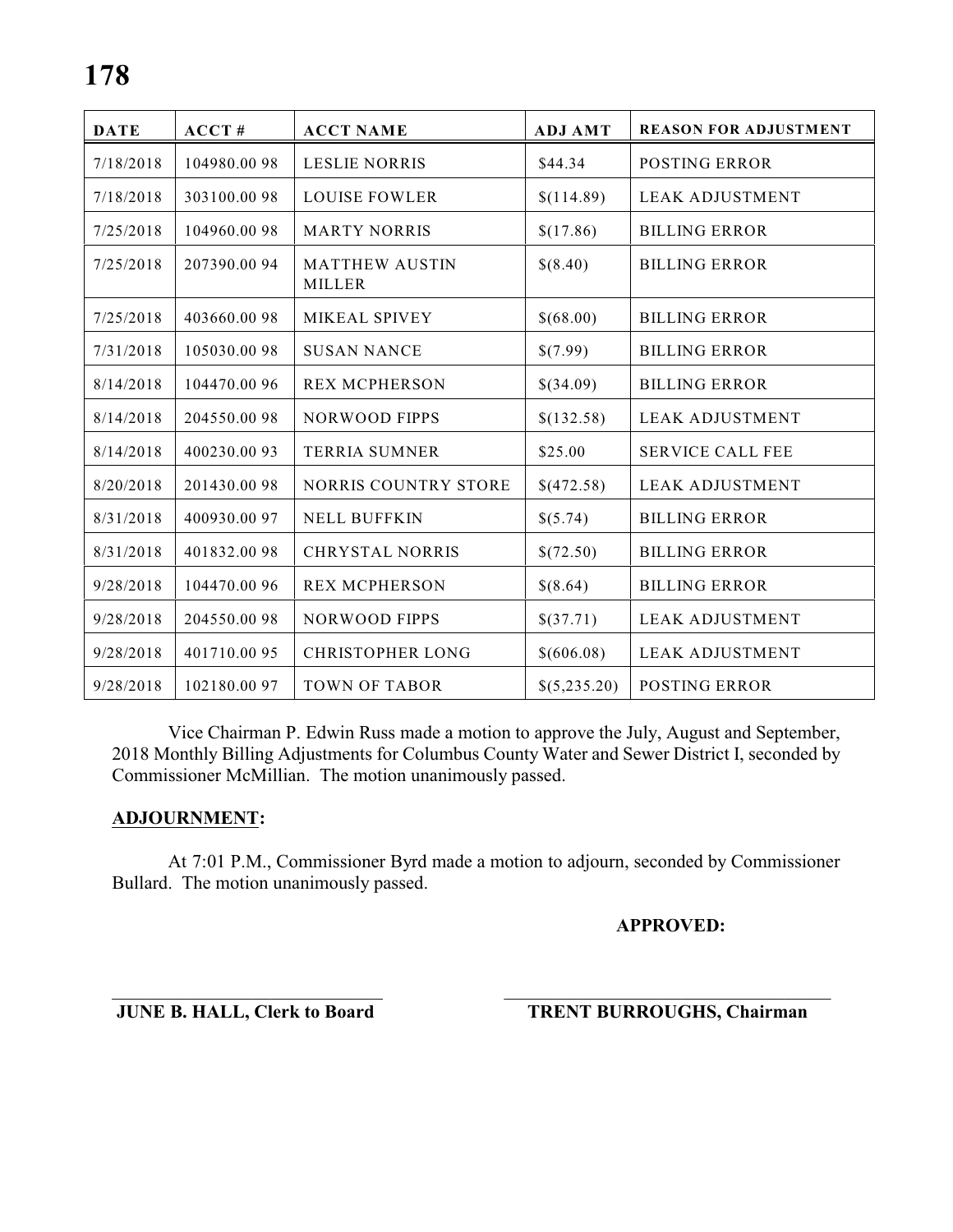#### **COLUMBUS COUNTY WATER and SEWER DISTRICTS I, II, III, IV AND V COMBINATION BOARD MEETING Monday, February 18, 2019 6:53 P.M.**

The Honorable Columbus County Commissioners met on the above stated date and at the above stated time in the Dempsey B. Herring Courthouse Annex Building, located at 112 West Smith Street, Whiteville, North Carolina, to act as the Columbus County Water and Sewer District II Board.

#### **COMMISSIONERS PRESENT: APPOINTEES PRESENT:**

Giles E. Byrd Ricky Bullard Charles T. McDowell

**Trent Burroughs, Chairman** Mike Stephens, **County Manager** P. Edwin Russ, Vice-Chairman Amanda B. Prince, County Attorney Jerome McMillian June B. Hall, **Clerk to the Board** James E. Prevatte Bobbie Faircloth, **Finance Officer**

#### **MEETING CALLED TO ORDER:**

At 6:53 P.M., Chairman Trent Burroughs called the **combination meeting** of Columbus County Water and Sewer Districts I, II, III, IV and V Board Meeting to order.

#### **Agenda Item #10: COLUMBUS COUNTY WATER and SEWER DISTRICTS I, II, III, IV and V - APPROVAL of BOARD MEETING MINUTES:**

February 04, 2019 **Combination Meeting** of Columbus County Water and Sewer Districts I, II, III, IV and V Board Meeting **(5 sets)**

Commissioner Byrd made a motion to approve the February 04, 2019 Columbus County Water and Sewer District II Board Meeting Minutes, as recorded, seconded by Commissioner Prevatte. The motion unanimously passed.

#### **Agenda Item #11: COLUMBUS COUNTY WATER and SEWER DISTRICTS I, II, III, IV and V - APPROVAL of JULY, AUGUST and SEPTEMBER, 2018 MONTHLY BILLING ADJUSTMENTS:**

Harold Nobles, Public Utilities Director, requested Board approval of the following July, August and September, 2018 Monthly Billing Adjustments for Columbus County Water and Sewer District II.

#### **DISTRICT II ADJUSTMENTS FOR JULY, AUGUST, & SEPTEMBER 2018**

| <b>DATE</b> | $\bf ACCT$ # | <b>ACCT NAME</b> | <b>ADJ AMT</b> | <b>REASON FOR ADJUSTMENT</b> |
|-------------|--------------|------------------|----------------|------------------------------|
| 7/6/2018    | 130990.00 97 | DWIGHT SMITH     | \$(6.36)       | <b>BILLING ERROR</b>         |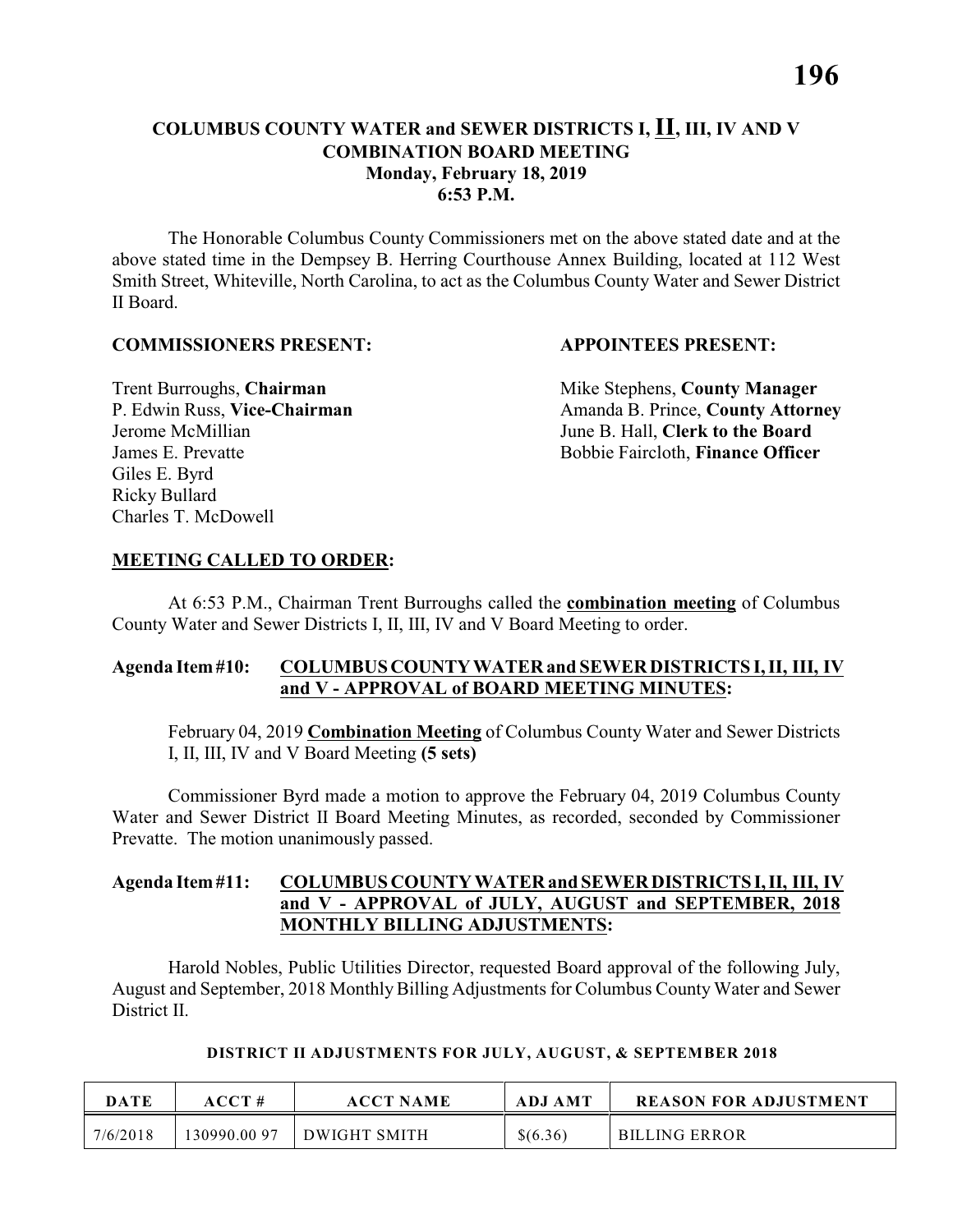| <b>DATE</b> | $ACCT$ #     | <b>ACCT NAME</b>                | <b>ADJ AMT</b> | <b>REASON FOR ADJUSTMENT</b>               |
|-------------|--------------|---------------------------------|----------------|--------------------------------------------|
| 7/6/2018    | 141862.0096  | <b>KYANA COBBS</b>              | \$(11.17)      | <b>BILLING ERROR</b>                       |
| 7/6/2018    | 142290.0098  | WILTON WIGGINS                  | \$(17.02)      | <b>BILLING ERROR</b>                       |
| 7/6/2018    | 142580.0098  | HORACE SIMMONS                  | \$(29.00)      | <b>BILLING ERROR</b>                       |
| 7/6/2018    | 132493.0098  | <b>JANNET FIELDS</b>            | \$(118.58)     | <b>LEAK ADJUSTMENT</b>                     |
| 7/18/2018   | 122530.0098  | THETIS NOBLES                   | \$(44.27)      | <b>BILLING ERROR</b>                       |
| 7/18/2018   | 110350.0098  | PHILLIP NORRIS                  | \$(44.34)      | <b>POSTING ERROR</b>                       |
| 7/18/2018   | 111062.0098  | <b>BETTY BULLOCK</b>            | \$(89.48)      | <b>LEAK ADJUSTMENT</b>                     |
| 7/18/2018   | 120960.0098  | HARRY STRICKLAND                | \$(832.86)     | <b>LEAK ADJUSTMENT</b>                     |
| 7/25/2018   | 122250.0097  | <b>DEBORAH SMITH</b>            | \$100.00       | METER TAMPERING FEE                        |
| 7/31/2018   | 121070.0098  | <b>CHAD GREEN</b>               | \$(86.02)      | <b>LEAK ADJUSTMENT</b>                     |
| 7/31/2018   | 131255.0098  | <b>G TERRY COLEMAN</b>          | \$(489.06)     | <b>LEAK ADJUSTMENT</b>                     |
| 7/31/2018   | 150335.0097  | <b>GREGORIAN WILLIS JR</b>      | \$50.00        | METER TAMPERING FEE                        |
| 8/14/2018   | 111061.0098  | <b>MANDA STEPHENS</b>           | \$(104.07)     | <b>BILLING ERROR</b>                       |
| 8/14/2018   | 131560.0098  | <b>JASON ROGERS</b>             | \$(90.33)      | <b>BILLING ERROR</b>                       |
| 8/14/2018   | 111062.0098  | <b>BETTY BULLOCK</b>            | \$(85.10)      | <b>LEAK ADJUSTMENT</b>                     |
| 8/14/2018   | 131255.0098  | <b>TERRY COLEMAN</b>            | \$(23.96)      | <b>LEAK ADJUSTMENT</b>                     |
| 8/14/2018   | 120344.0098  | <b>CHARLES SMALL</b>            | \$(72.00)      | <b>BILLING ERROR</b>                       |
| 8/14/2018   | 140215.0098  | <b>TRACY BASS</b>               | \$159.00       | <b>METER TAMPERING - BALL</b><br>VALVE/LID |
| 8/31/2018   | 150140.0098  | <b>LIZZIELETTE DIXON</b>        | \$(3.38)       | <b>BILLING ERROR</b>                       |
| 8/31/2018   | 132765.0098  | WAYLAND<br><b>WILLIAMSON SR</b> | \$(7.56)       | <b>BILLING ERROR</b>                       |
| 8/31/2018   | 133072.0093  | PATRICIA FLOYD                  | \$(11.44)      | <b>BILLING ERROR</b>                       |
| 8/31/2018   | 142980.0098  | <b>ALFRED BOWEN</b>             | \$(31.92)      | <b>BILLING ERROR</b>                       |
| 9/6/2018    | 206961.0098  | <b>ROY WARD</b>                 | \$50.00        | METER TAMPERING FEE                        |
| 9/27/2018   | 132975.00 97 | <b>SAUNDRA NOBLES</b>           | \$(552.67)     | <b>LEAK ADJUSTMENT</b>                     |
| 9/28/2018   | 150095.0098  | DERRICK MCCULLUM                | \$(233.63)     | <b>LEAK ADJUSTMENT</b>                     |
| 9/28/2018   | 142150.0098  | <b>VERBELL HOLLAND</b>          | \$(96.51)      | <b>LEAK ADJUSTMENT</b>                     |

Vice Chairman P. Edwin Russ made a motion to approve the July, August and September, 2018 Monthly Billing Adjustments for Columbus County Water and Sewer District II, seconded by Commissioner McMillian. The motion unanimously passed.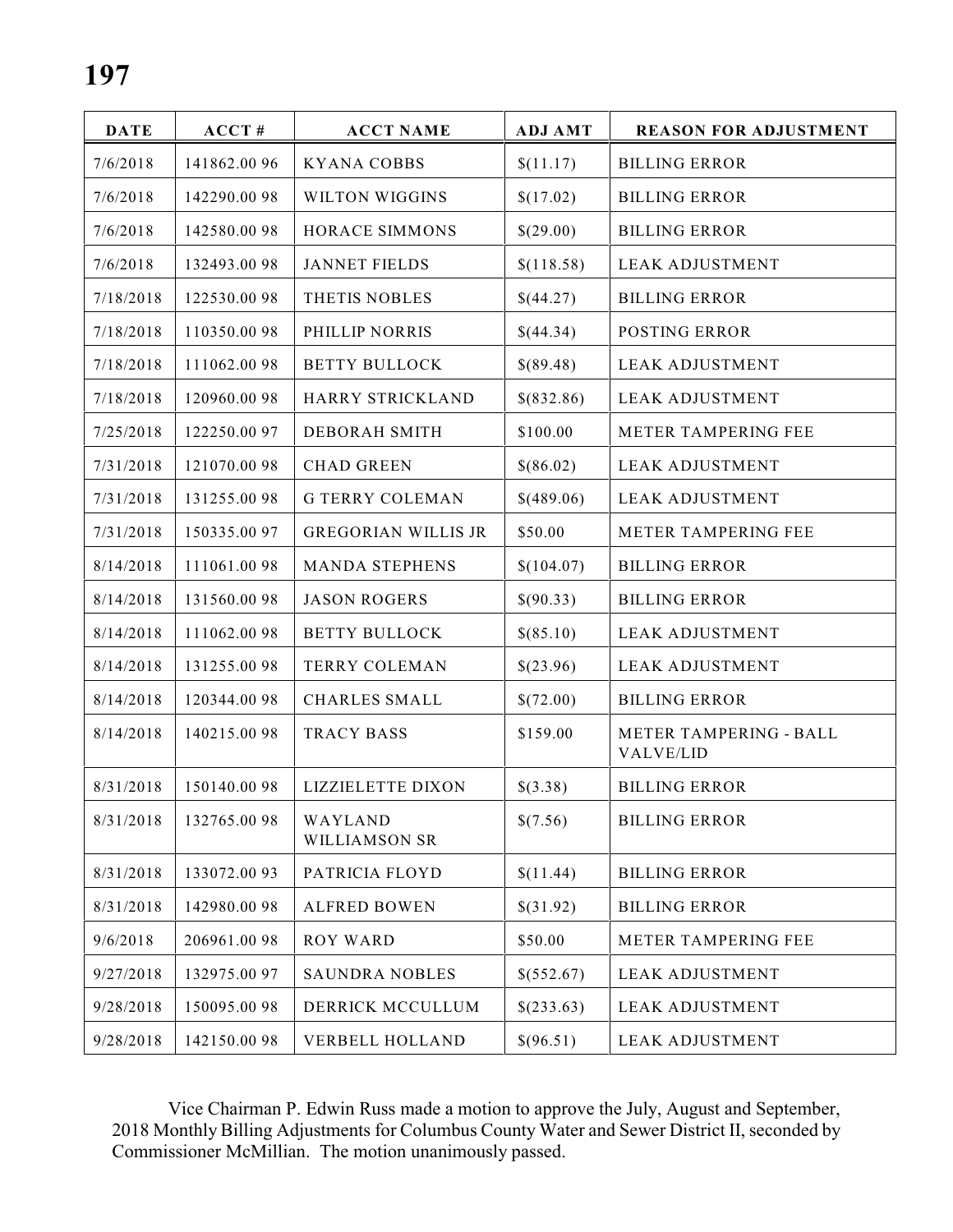## **ADJOURNMENT:**

At 7:01 P.M., Commissioner Byrd made a motion to adjourn, seconded by Commissioner Bullard. The motion unanimously passed.

 $\overline{\phantom{a}}$  , and the contribution of the contribution of the contribution of the contribution of the contribution of the contribution of the contribution of the contribution of the contribution of the contribution of the

**APPROVED:**

**JUNE B. HALL, Clerk to Board TRENT BURROUGHS, Chairman**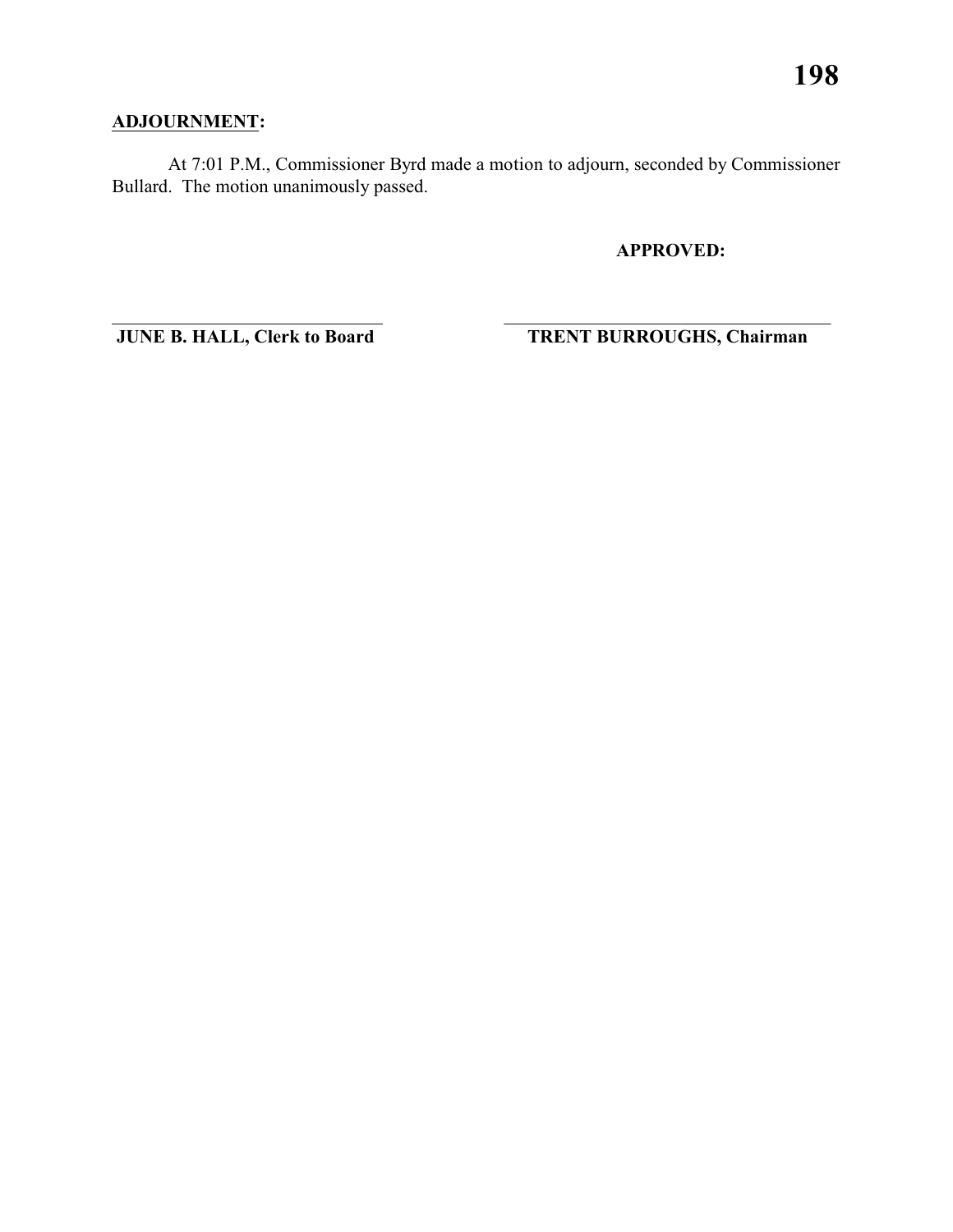The Honorable Columbus County Commissioners met on the above stated date and at the above stated time in the Dempsey B. Herring Courthouse Annex Building, located at 112 West Smith Street, Whiteville, North Carolina, to act as the Columbus County Water and Sewer District III Board.

#### **COMMISSIONERS PRESENT: APPOINTEES PRESENT:**

Giles E. Byrd Ricky Bullard Charles T. McDowell

**Trent Burroughs, Chairman** Mike Stephens, **County Manager** P. Edwin Russ, Vice-Chairman Amanda B. Prince, County Attorney Jerome McMillian June B. Hall, **Clerk to the Board** James E. Prevatte Bobbie Faircloth, **Finance Officer**

#### **MEETING CALLED TO ORDER:**

At 6:53 P.M., Chairman Trent Burroughs called the **combination meeting** of Columbus County Water and Sewer Districts I, II, III, IV and V Board Meeting to order.

#### **Agenda Item #10: COLUMBUS COUNTY WATER and SEWER DISTRICTS I, II, III, IV and V - APPROVAL of BOARD MEETING MINUTES:**

February 04, 2019 **Combination Meeting** of Columbus County Water and Sewer Districts I, II, III, IV and V Board Meeting **(5 sets)**

Commissioner Byrd made a motion to approve the February 04, 2019 Columbus County Water and Sewer District III Board Meeting Minutes, as recorded, seconded by Commissioner Prevatte. The motion unanimously passed.

#### **Agenda Item #11: COLUMBUS COUNTY WATER and SEWER DISTRICTS I, II, III, IV and V - APPROVAL of JULY, AUGUST and SEPTEMBER, 2018 MONTHLY BILLING ADJUSTMENTS:**

Harold Nobles, Public Utilities Director, requested Board approval of the following July, August and September, 2018 Monthly Billing Adjustments for Columbus County Water and Sewer District III.

| DATE      | ACCT#       | <b>ACCT NAME</b>         | ADJ AMT    | <b>REASON FOR ADJUSTMENT</b> |
|-----------|-------------|--------------------------|------------|------------------------------|
| 7/18/2018 | 380150.0095 | <b>ERNEST GASKINS JR</b> | \$(139.09) | LEAK ADJUSTMENT              |
| 7/18/2018 | 330475.0097 | CAROLYN STASIK           | \$25.00    | <b>SERVICE CALL FEE</b>      |

#### **DISTRICT III ADJUSTMENTS FOR JULY, AUGUST, & SEPTEMBER 2018**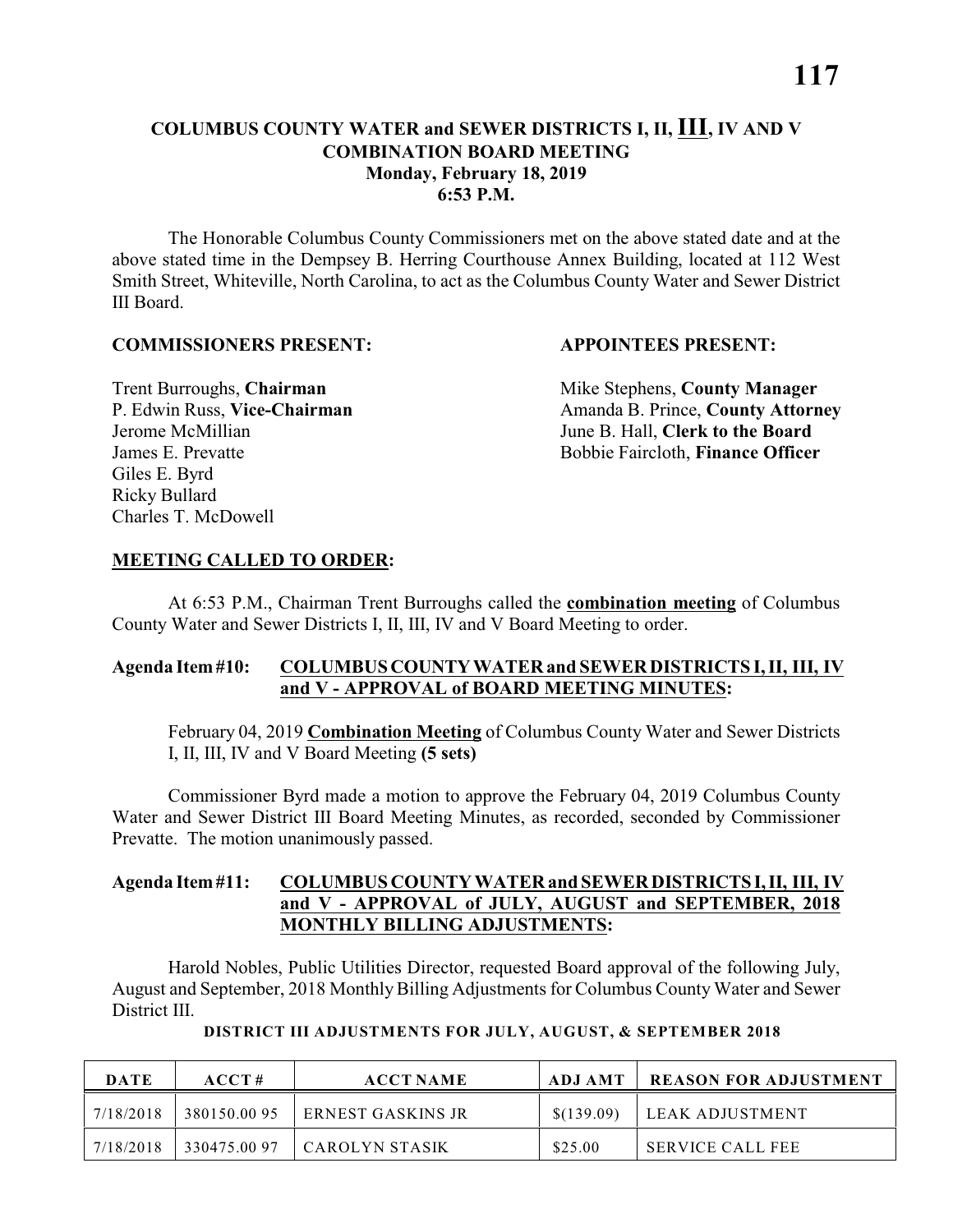| <b>DATE</b> | ACCT#        | <b>ACCT NAME</b>           | <b>ADJ AMT</b> | <b>REASON FOR ADJUSTMENT</b> |
|-------------|--------------|----------------------------|----------------|------------------------------|
| 7/31/2018   | 350675.0096  | <b>TAMI SHERILL</b>        | \$50.00        | <b>METER TAMPERING FEE</b>   |
| 7/31/2018   | 370577.0098  | <b>ROSE MARTIN</b>         | \$50.00        | <b>METER TAMPERING FEE</b>   |
| 8/14/2018   | 370577.0098  | ROSE MARTIN                | \$50.00        | <b>METER TAMPERING FEE</b>   |
| 8/14/2018   | 340382.0098  | <b>CHARLES GRIGSBY</b>     | \$(10.56)      | <b>BILLING ERROR</b>         |
| 8/14/2018   | 380150.0095  | ERNEST GASKINS JR          | \$(746.98)     | LEAK ADJUSTMENT              |
| 8/14/2018   | 380487.0098  | <b>FLOSSIE HALL</b>        | \$(107.66)     | <b>LEAK ADJUSTMENT</b>       |
| 8/14/2018   | 341152.0095  | <b>WAYNE LEACH</b>         | \$(32.00)      | <b>BILLING ERROR</b>         |
| 8/14/2018   | 370577.0098  | <b>ROSE MARTIN</b>         | \$50.00        | METER TAMPERING FEE          |
| 8/20/2018   | 371055.0097  | <b>BRENDA JOHNSON</b>      | \$(19.40)      | <b>BILLING ERROR</b>         |
| 8/31/2018   | 380550.0096  | <b>MARY GEORGE</b>         | \$(118.04)     | <b>POSTING ERROR</b>         |
| 9/28/2018   | 340074.0093  | <b>ARMELDA JONES</b>       | \$(236.30)     | <b>LEAK ADJUSTMENT</b>       |
| 9/28/2018   | 360760.0095  | PATRICK TREADAWAY          | \$(36.40)      | <b>POSTING ERROR</b>         |
| 9/28/2018   | 350340.00 96 | <b>HILLARY MELVIN</b>      | \$(236.46)     | LEAK ADJUSTMENT              |
| 9/28/2018   | 360220.0098  | <b>WESTERN PTON CH SAN</b> | \$(290.39)     | <b>LEAK ADJUSTMENT</b>       |

Vice Chairman P. Edwin Russ made amotion to approve the July, August and September, 2018 Monthly Billing Adjustments for Columbus County Water and Sewer District III, seconded by Commissioner McMillian. The motion unanimously passed.

#### **ADJOURNMENT:**

At 7:01 P.M., Commissioner Byrd made a motion to adjourn, seconded by Commissioner Bullard. The motion unanimously passed.

**APPROVED:**

**JUNE B. HALL, Clerk to Board TRENT BURROUGHS, Chairman**

\_\_\_\_\_\_\_\_\_\_\_\_\_\_\_\_\_\_\_\_\_\_\_\_\_\_\_\_\_ \_\_\_\_\_\_\_\_\_\_\_\_\_\_\_\_\_\_\_\_\_\_\_\_\_\_\_\_\_\_\_\_\_\_\_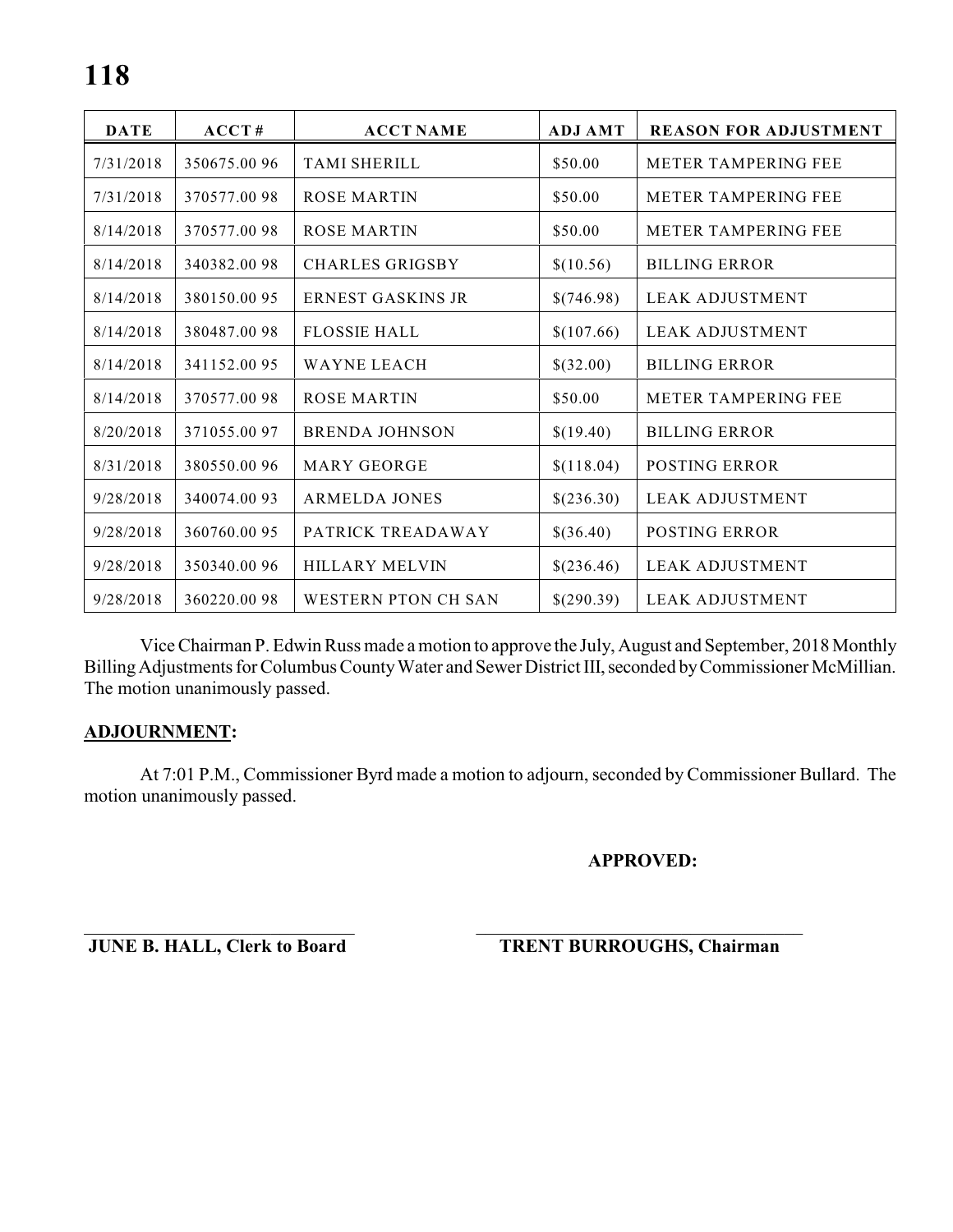#### **COLUMBUS COUNTY WATER and SEWER DISTRICTS I, II, III, IV AND V COMBINATION BOARD MEETING Monday, February 18, 2019 6:53 P.M.**

The Honorable Columbus County Commissioners met on the above stated date and at the above stated time in the Dempsey B. Herring Courthouse Annex Building, located at 112 West Smith Street, Whiteville, North Carolina, to act as the Columbus County Water and Sewer District IV Board.

#### **COMMISSIONERS PRESENT: APPOINTEES PRESENT:**

Giles E. Byrd Ricky Bullard Charles T. McDowell

**Trent Burroughs, Chairman** Mike Stephens, **County Manager** P. Edwin Russ, **Vice-Chairman** Amanda B. Prince, **County Attorney** Jerome McMillian June B. Hall, **Clerk to the Board** James E. Prevatte Bobbie Faircloth, **Finance Officer**

#### **MEETING CALLED TO ORDER:**

At 6:53 P.M., Chairman Trent Burroughs called the **combination meeting** of Columbus County Water and Sewer Districts I, II, III, IV and V Board Meeting to order.

#### **Agenda Item #10: COLUMBUS COUNTY WATER and SEWER DISTRICTS I, II, III, IV and V - APPROVAL of BOARD MEETING MINUTES:**

February 04, 2019 **Combination Meeting** of Columbus County Water and Sewer Districts I, II, III, IV and V Board Meeting **(5 sets)**

Commissioner Byrd made a motion to approve the February 04, 2019 Columbus County Water and Sewer District IV Board Meeting Minutes, as recorded, seconded by Commissioner Prevatte. The motion unanimously passed.

#### **Agenda Item #11: COLUMBUS COUNTY WATER and SEWER DISTRICTS I, II, III, IV and V - APPROVAL of JULY, AUGUST and SEPTEMBER, 2018 MONTHLY BILLING ADJUSTMENTS:**

Harold Nobles, Public Utilities Director, requested Board approval of the following July, August and September, 2018 Monthly Billing Adjustments for Columbus County Water and Sewer District IV.

| <b>DATE</b> | ACCT#       | <b>ACCT NAME</b> | ADJ AMT   | <b>REASON FOR ADJUSTMENT</b> |
|-------------|-------------|------------------|-----------|------------------------------|
| 7/18/2018   | 430011.0097 | REGINAL BUTTS    | \$(40.00) | <b>BILLING ERROR</b>         |
| 7/18/2018   | 411510.0098 | SARAH BOWEN      | \$50.00   | METER TAMPERING FEE          |

 **DISTRICT IV ADJUSTMENTS FOR JULY, AUGUST, & SEPTEMBER 2018**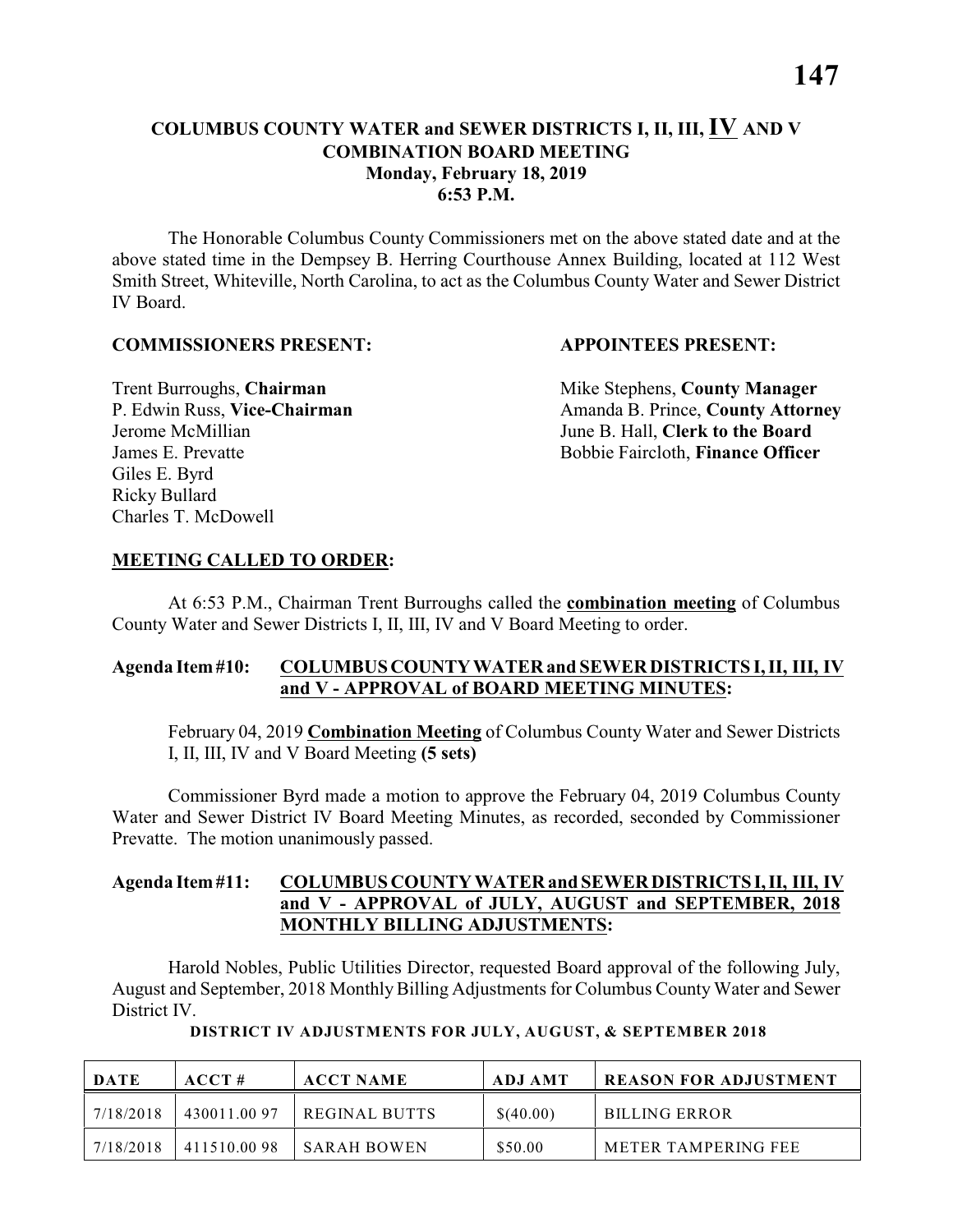| <b>DATE</b> | ACCT#       | <b>ACCT NAME</b>      | <b>ADJ AMT</b> | <b>REASON FOR ADJUSTMENT</b> |
|-------------|-------------|-----------------------|----------------|------------------------------|
| 7/31/2018   | 430650.0098 | <b>THOMAS DUKE</b>    | \$50.00        | <b>METER TAMPERING FEE</b>   |
| 8/14/2018   | 430650.0098 | THOMAS DUKE           | \$50.00        | <b>METER TAMPERING FEE</b>   |
| 8/14/2018   | 430136.0098 | <b>GREGORY KEITH</b>  | \$25.00        | <b>SERVICE CALL FEE</b>      |
| 8/20/2018   | 410940.0098 | <b>MAYVIS RANDALL</b> | \$(171.46)     | LEAK ADJUSTMENT              |
| 8/20/2018   | 411180.0098 | <b>BEVERLY BOON</b>   | \$(192.49)     | LEAK ADJUSTMENT              |
| 9/28/2018   | 411350.0098 | <b>HENRY FREEMAN</b>  | \$(115.00)     | <b>POSTING ERROR</b>         |

Vice Chairman P. Edwin Russ made a motion to approve the July, August and September, 2018 Monthly Billing Adjustments for Columbus County Water and Sewer District IV, seconded by Commissioner McMillian. The motion unanimously passed.

#### **Agenda Item #12: COLUMBUS COUNTY WATER and SEWER DISTRICT IV - RIEGELWOOD SANITARY DISTRICT:**

Harold Nobles, Public Utilities Director, will present a proposed Feasibility Study for the Riegelwood Sanitary District.

Discussion was conducted as follows:

#### **Commissioner Prevatte:** stated the following:

- 1. I think Riegelwood Sanitary District should pay the remaining one-half  $(\frac{1}{2})$  of their bill before a Feasibility Study is done;
- 2. This has been going on since September-October, 2018;
- 3. Their bill is \$158,503 for water usage during September through December 2018, and they have only paid one-half (½) of their bill, \$79,251.50; **and**
- 4. County staff recommends they pay 100% of what they are billed for water usage.

**Commissioner Byrd:** stated Mr. Nobles could present the proposed Feasibility Study and we could take the study under advisement,

#### **MOTION:**

Commissioner Prevatte made a motion to request the remaining one-half (\$79,251.50) of Riegelwood Sanitary District's water bill be paid, and then take this study under consideration, seconded by Commissioner Bullard. The motion unanimously passed.

#### **Ronald McPherson:** stated the following:

- 1. I am the Chairman of Riegelwood Sanitary District;
- 2. This matter has been going on since September, 2018;
- 3. We are being billed at \$7.00 per 1,000 gallons;
- 4. The water is going to the sawmill and to residents;
- 5. Residents across the street are only paying \$3.80;
- 6. Two (2) months ago, I had a meeting with Harold Nobles, Mike Stephens and Chairman Burroughs, and I was told if we pay one half  $(\frac{1}{2})$  of the bill, it would be alright until settled;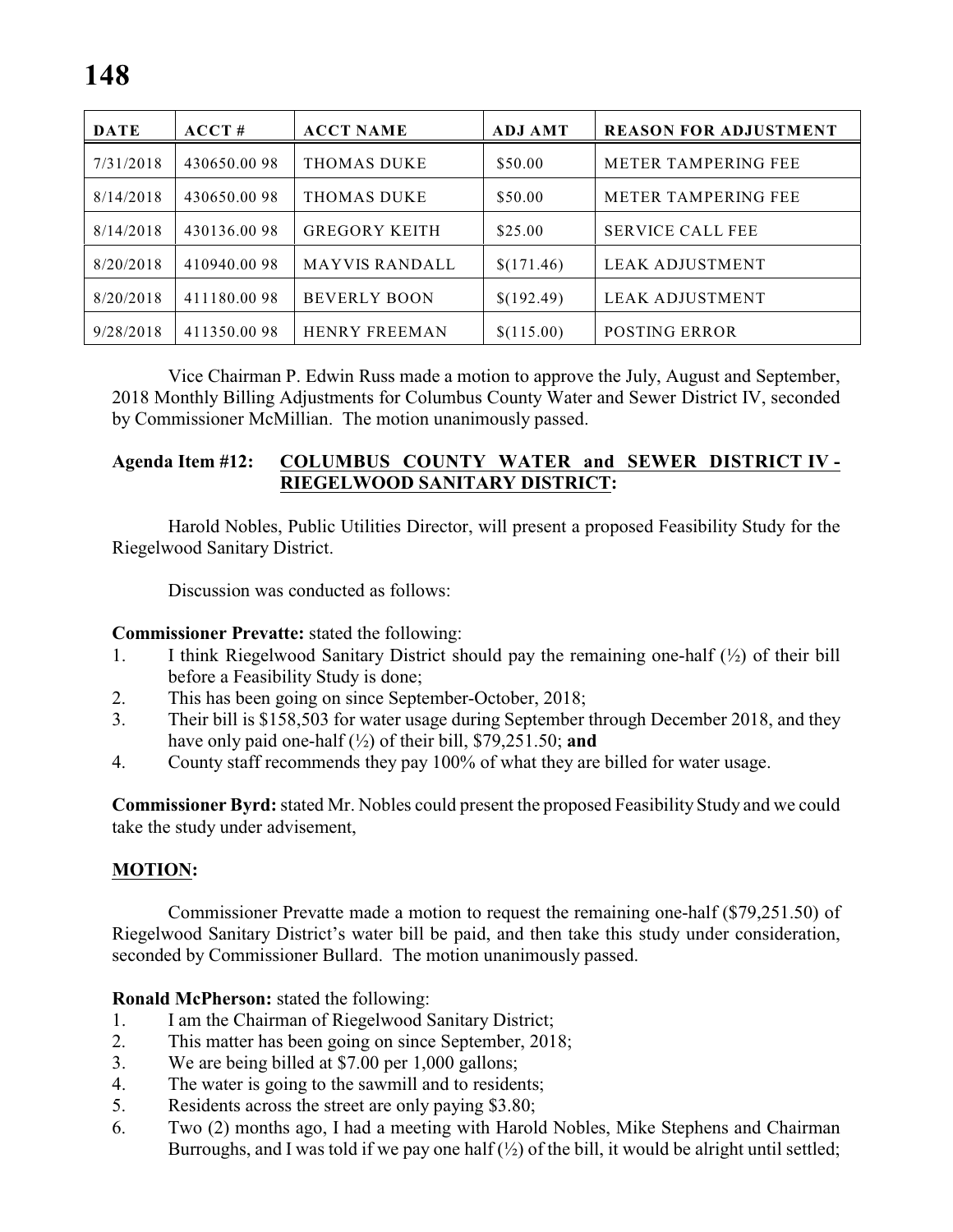- 7. We sent  $$79,251.50$  which is one-half ( $\frac{1}{2}$ ) of the bill;
- 8. It would be almost impossible for Riegelwood Sanitary District to pay this rate;
- 9. Columbus County has been harassing Riegelwood Sanitary District to go on County water for years; **and**
- 10. Now we don't have any choices.

**Chairman Burroughs:** stated the following:

- 1. The \$7.00 per 1,000 gallons is the same rate for all municipalities in Columbus County who purchase County water; **and**
- 2. The other customers you are referring to have a base rate of \$24.00 per month.

#### **ADJOURNMENT:**

At 7:01 P.M., Commissioner Byrd made a motion to adjourn, seconded by Commissioner Bullard. The motion unanimously passed.

**APPROVED:**

\_\_\_\_\_\_\_\_\_\_\_\_\_\_\_\_\_\_\_\_\_\_\_\_\_\_\_\_\_ \_\_\_\_\_\_\_\_\_\_\_\_\_\_\_\_\_\_\_\_\_\_\_\_\_\_\_\_\_\_\_\_\_\_\_

**JUNE B. HALL, Clerk to Board TRENT BURROUGHS, Chairman**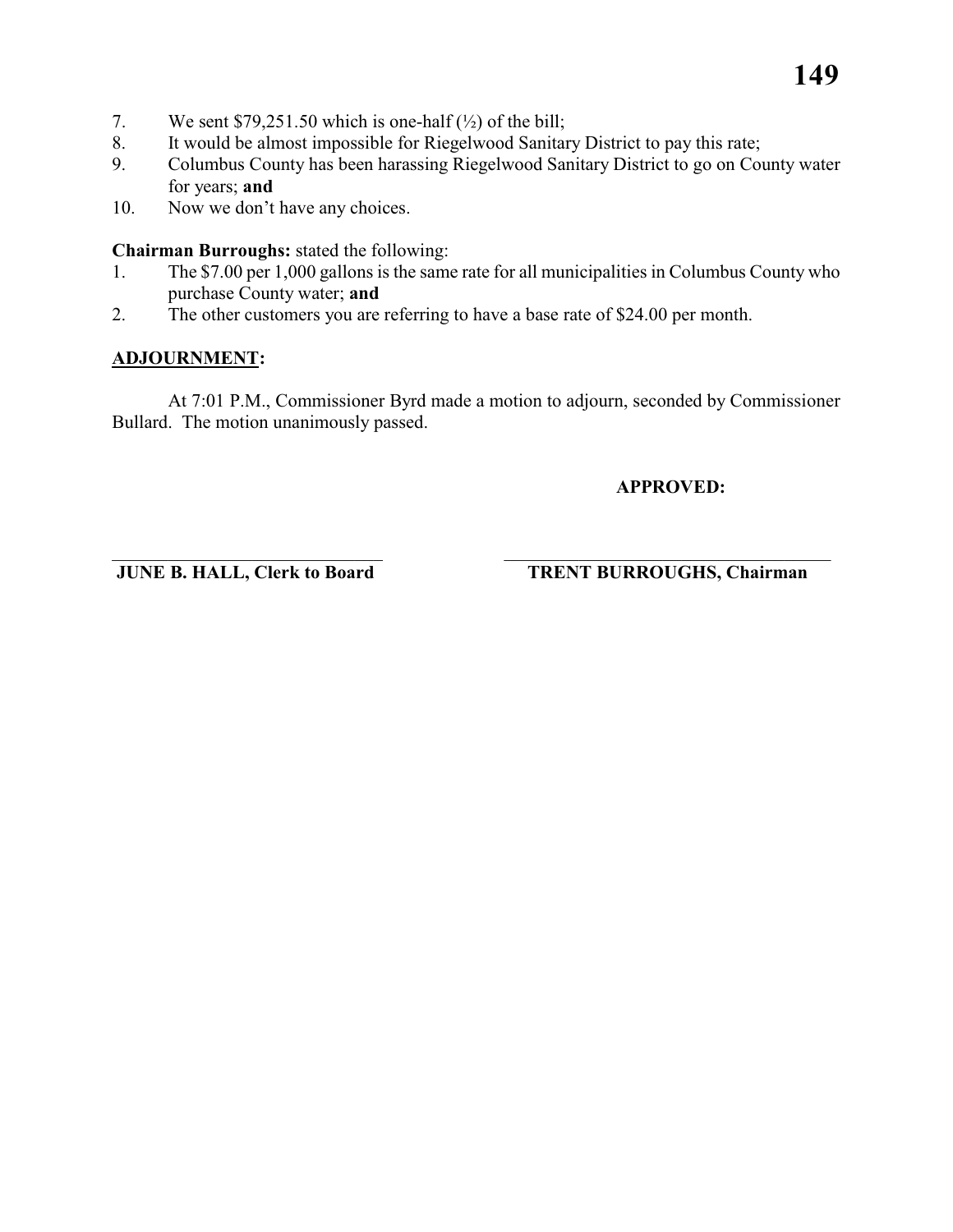#### **COLUMBUS COUNTY WATER and SEWER DISTRICTS I, II, III, IV AND V COMBINATION BOARD MEETING Monday, February 18, 2019 6:53 P.M.**

The Honorable Columbus County Commissioners met on the above stated date and at the above stated time in the Dempsey B. Herring Courthouse Annex Building, located at 112 West Smith Street, Whiteville, North Carolina, to act as the Columbus County Water and Sewer District V Board.

#### **COMMISSIONERS PRESENT: APPOINTEES PRESENT:**

Giles E. Byrd Ricky Bullard Charles T. McDowell

**Trent Burroughs, Chairman** Mike Stephens, **County Manager** P. Edwin Russ, Vice-Chairman Amanda B. Prince, County Attorney Jerome McMillian June B. Hall, **Clerk to the Board** James E. Prevatte Bobbie Faircloth, **Finance Officer**

#### **MEETING CALLED TO ORDER:**

At 6:53 P.M., Chairman Trent Burroughs called the **combination meeting** of Columbus County Water and Sewer Districts I, II, III, IV and V Board Meeting to order.

#### **Agenda Item #10: COLUMBUS COUNTY WATER and SEWER DISTRICTS I, II, III, IV and V - APPROVAL of BOARD MEETING MINUTES:**

February 04, 2019 **Combination Meeting** of Columbus County Water and Sewer Districts I, II, III, IV and V Board Meeting **(5 sets)**

Commissioner Byrd made a motion to approve the February 04, 2019 Columbus County Water and Sewer District V Board Meeting Minutes, as recorded, seconded by Commissioner Prevatte. The motion unanimously passed.

#### **Agenda Item #11: COLUMBUS COUNTY WATER and SEWER DISTRICTS I, II, III, IV and V - APPROVAL of JULY, AUGUST and SEPTEMBER, 2018 MONTHLY BILLING ADJUSTMENTS:**

Harold Nobles, Public Utilities Director, requested Board approval of the following July, August and September, 2018 Monthly Billing Adjustments for Columbus County Water and Sewer District V.

| <b>DATE</b> | ACCT#       | <b>ACCT NAME</b>   | <b>ADJ AMT</b> | <b>REASON FOR ADJUSTMENT</b> |
|-------------|-------------|--------------------|----------------|------------------------------|
| 7/6/2018    | 703800.0098 | OLD ZION WESLYN CH | \$(134.88)     | LEAK ADJUSTMENT              |
| 7/6/2018    | 800709.0098 | <b>SUSAN SIDES</b> | \$(98.06)      | LEAK ADJUSTMENT              |
| 7/18/2018   | 800641.0097 | FREDDY GRAINGER    | \$(2,442.70)   | LEAK ADJUSTMENT              |

 **DISTRICT V ADJUSTMENTS FOR JULY, AUGUST, & SEPTEMBER 2018**